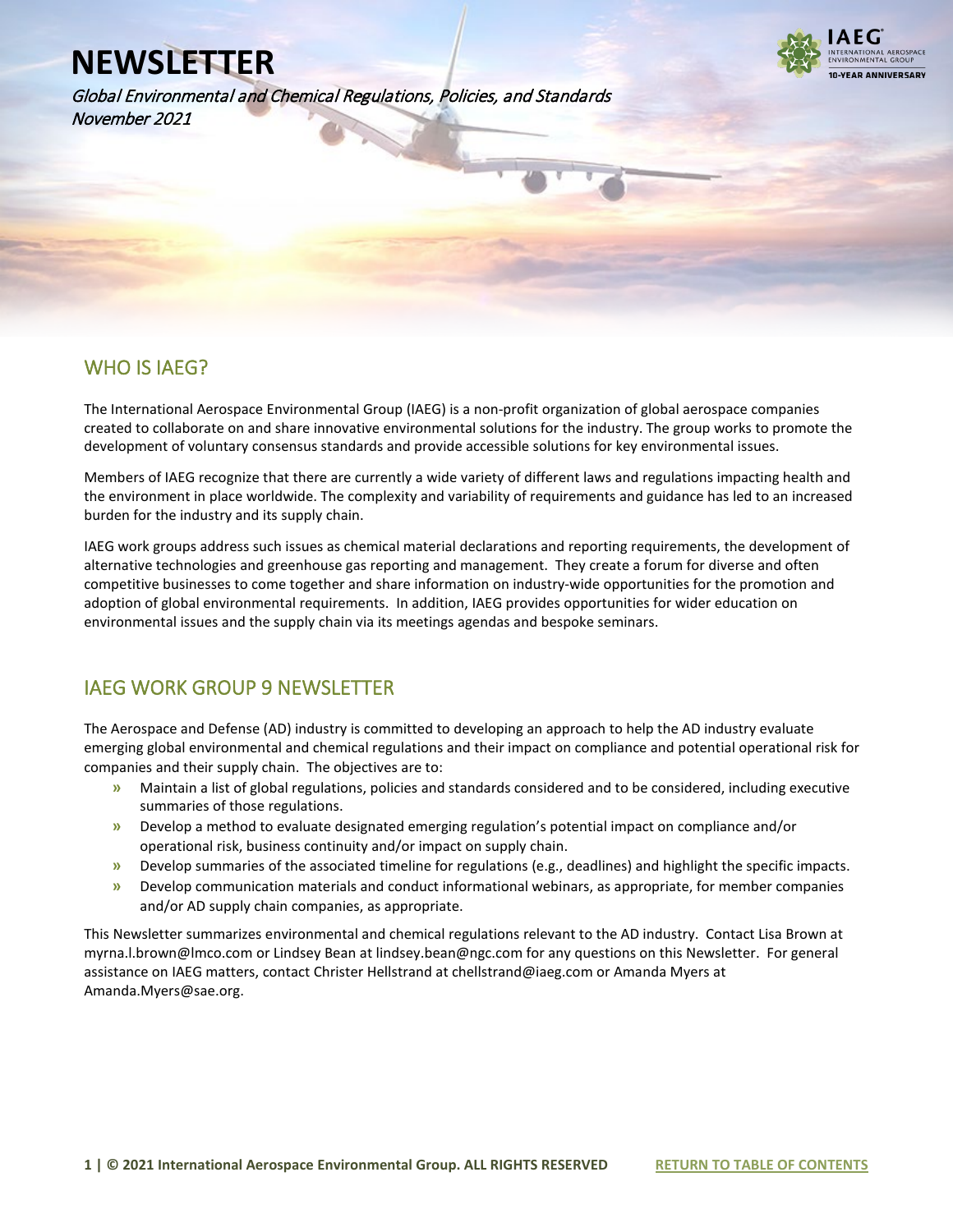Global Environmental and Chemical Regulations, Policies, and Standards November 2021



# <span id="page-1-0"></span>TABLE OF CONTENTS

| Notice on issuing the Comprehensive List of Environmental Protection (2021 Edition) (published) 5          |
|------------------------------------------------------------------------------------------------------------|
|                                                                                                            |
| 2022 schedule for manufacturing/importing new chemical substances in small quantities (published)6         |
|                                                                                                            |
| Chemical Control Order for cadmium, cadmium compounds, and chromium (VI) compounds (in force)  6           |
|                                                                                                            |
| Approval of list of ozone-depleting substances and measures for phasing down or eliminating these          |
|                                                                                                            |
| Update to online submission for Chemical Accident Prevention Management Plans (announced) 8                |
| Regulations on regulated quantities of toxic substances, restricted substances, prohibited substances, and |
|                                                                                                            |



| European Chemicals Agency consultations on applications for authorization and review reports for three |  |
|--------------------------------------------------------------------------------------------------------|--|
|                                                                                                        |  |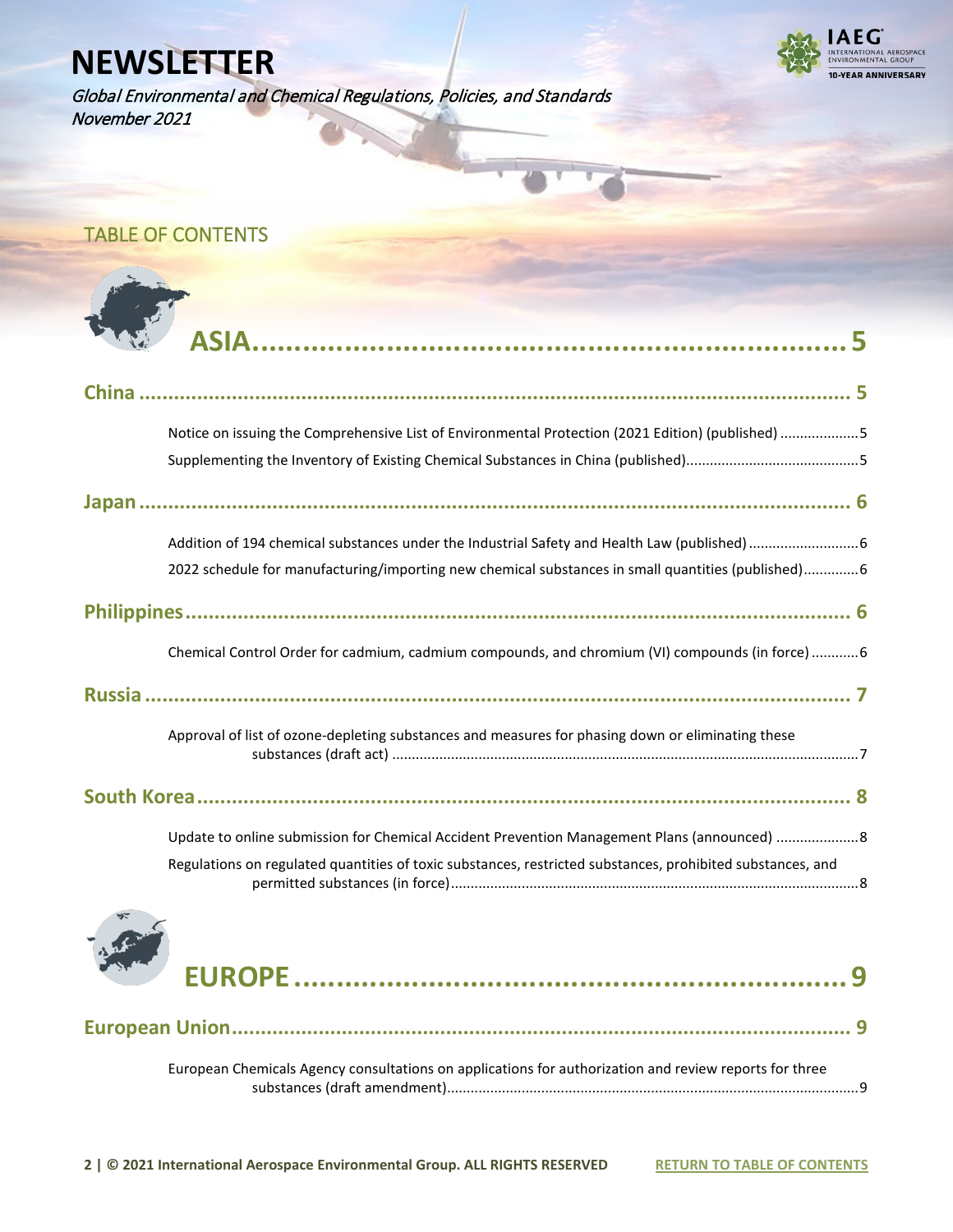

Global Environmental and Chemical Regulations, Policies, and Standards November 2021

| European Chemicals Agency registry of harmonized classification and labelling intentions for six                                                                                        |  |
|-----------------------------------------------------------------------------------------------------------------------------------------------------------------------------------------|--|
|                                                                                                                                                                                         |  |
|                                                                                                                                                                                         |  |
|                                                                                                                                                                                         |  |
| Updated concentration limits for certain persistent organic pollutants (draft amendment)11                                                                                              |  |
| 42nd Meeting for Competent Authorities for REACH and CLP: Proposal for a Restrictions Roadmap under                                                                                     |  |
|                                                                                                                                                                                         |  |
| The Eurasian Economic Commission amendments to the technical regulations concerning restriction of<br>hazardous substances in electrical and electronic equipment (draft amendment)  12 |  |
|                                                                                                                                                                                         |  |





|--|--|

|                                                                                                                                                                                        | .13 |
|----------------------------------------------------------------------------------------------------------------------------------------------------------------------------------------|-----|
| Notice with respect to bisphenol A and its structural analogues and functional alternatives (consultation)13                                                                           |     |
| Screening assessments regarding ten flame retardants substances and phenol, methylstyrenated and<br>approach for nine organic and inorganic substances prioritized under the Chemicals |     |
|                                                                                                                                                                                        |     |
|                                                                                                                                                                                        |     |
|                                                                                                                                                                                        |     |
| National Emission Standards for Hazardous Air Pollutants: Paint stripping and miscellaneous surface                                                                                    |     |
| Significant New Use Rules on Certain Chemical Substances (21-2.F) (draft amendment)17                                                                                                  |     |
| Extension of compliance dates for phenol isopropylated phosphate (3:1) (proposed rule) 18                                                                                              |     |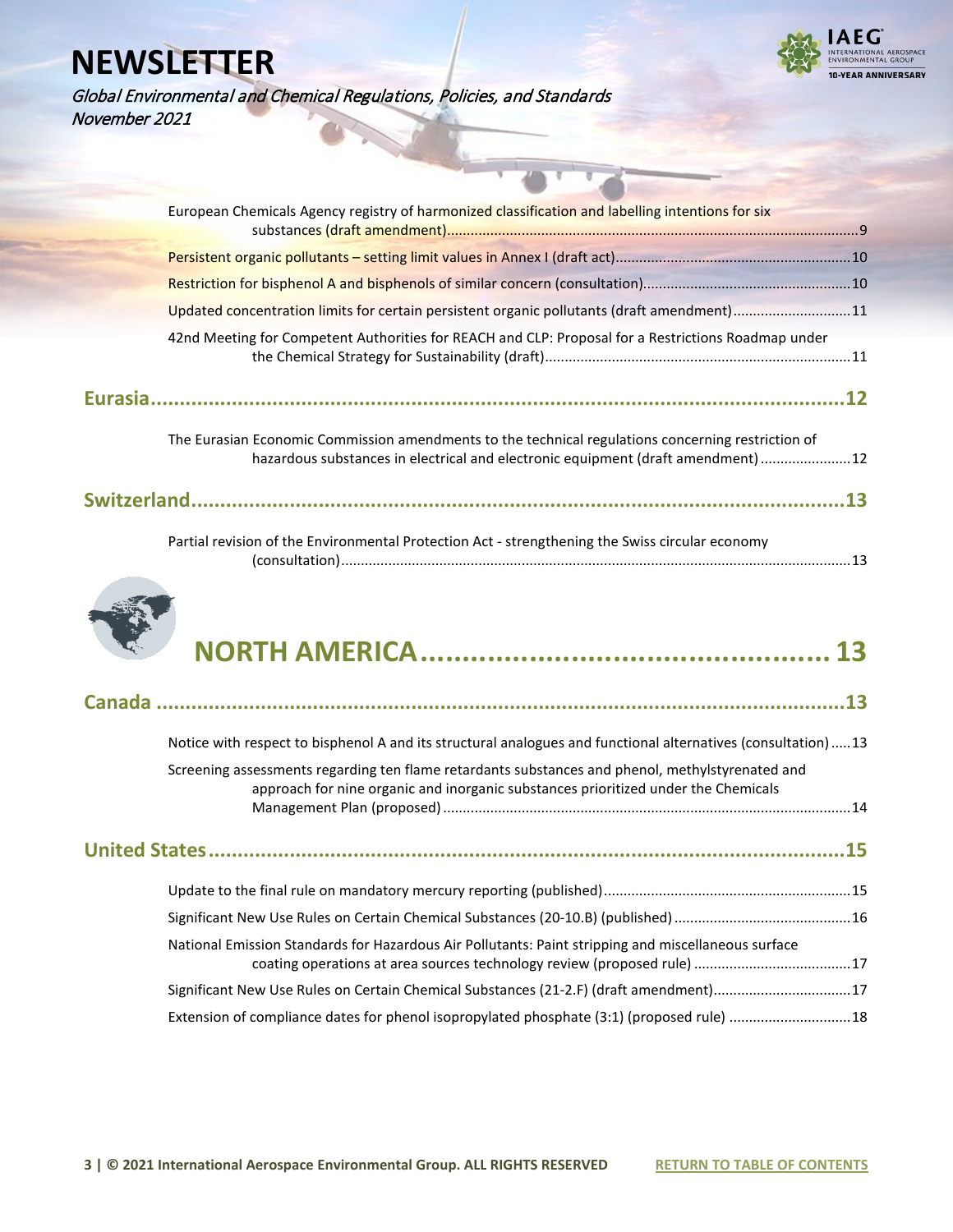November 2021

Global Environmental and Chemical Regulations, Policies, and Standards



 **[Oceania ................................................................](#page-17-0) [18](#page-17-0) [Australia.....................................................................................................................18](#page-17-1)**

| Ozone Protection and Synthetic Greenhouse Gas Management Amendment (Reserve Hydrofluorocarbon |  |  |
|-----------------------------------------------------------------------------------------------|--|--|
|                                                                                               |  |  |
|                                                                                               |  |  |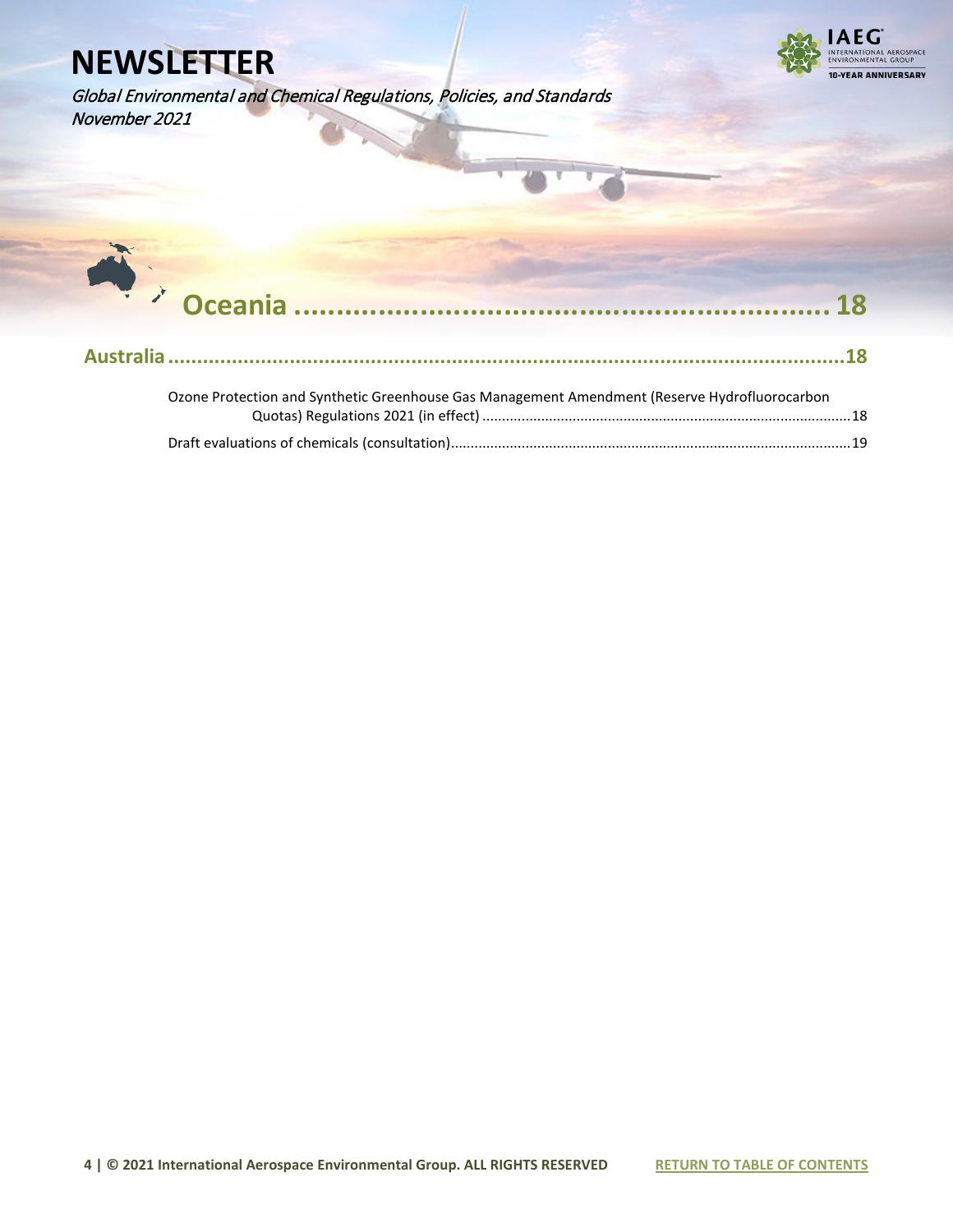



<span id="page-4-0"></span>

### <span id="page-4-1"></span>**China**

#### <span id="page-4-2"></span>Notice on issuing the Comprehensive List of Environmental Protection (2021 Edition) (published)

The Chinese Ministry of Ecology and Environment (MEE) announced the release of the Comprehensive Directory of Environmental Protection (2021 Edition) revising the 2017 edition. The directory will be used as the basis for the Chinese government to formulate and implement various regulations and plans and consists of 2 parts.

Part 1 lists highly polluting products of high environmental risk (dual high products), which include:

- **»** 326 highly polluting products
- **»** 223 products of high environmental risk
- **»** 383 products that are both highly polluting and of high environmental risk

Part 2 of the directory provides 79 priority pieces of equipment used in environmental protection, including equipment for environmental monitoring, air pollution, and solid waste prevention and treatment.

The MEE will coordinate with other ministries and organizations to establish more stringent supervision on the dual high products. This may result in stakeholders being subject to higher production costs during manufacturing when using these products. By enforcing such measures, the MEE expects to achieve the following:

- **»** accelerate the phase out and substitution of the dual high environmental risk products
- **»** encourage various industries to implement environmentally friendly production lines
- **»** advance technical capabilities

There are no non-compliance provisions associated with this update.

More information can be found her[e in English](https://www.iaeg.com/elements/pdf/CHN_Comprehensive_List_of_Environmental_Protection_english.pdf) an[d in Chinese.](https://www.mee.gov.cn/xxgk2018/xxgk/xxgk06/202111/t20211102_958837.html) 

#### <span id="page-4-3"></span>Supplementing the Inventory of Existing Chemical Substances in China (published)

The Chinese Ministry of Ecology and Environment (MEE) announced that 23 substances have been included in the Inventory of Existing Chemical Substances (IECSC). Earlier in September 2021, MEE published a draft for public consultation regarding the addition of these substances.

The substances were manufactured in or imported into China before October 15, 2003, which fulfilled the supplementation criteria but missed the previous supplementation window. They are now regulated as existing chemical substances in China and are free from new chemical registration or notification requirements under the Measures for the Ecology and Environmental Management Registration of New Chemical Substances (MEE Order No. 12).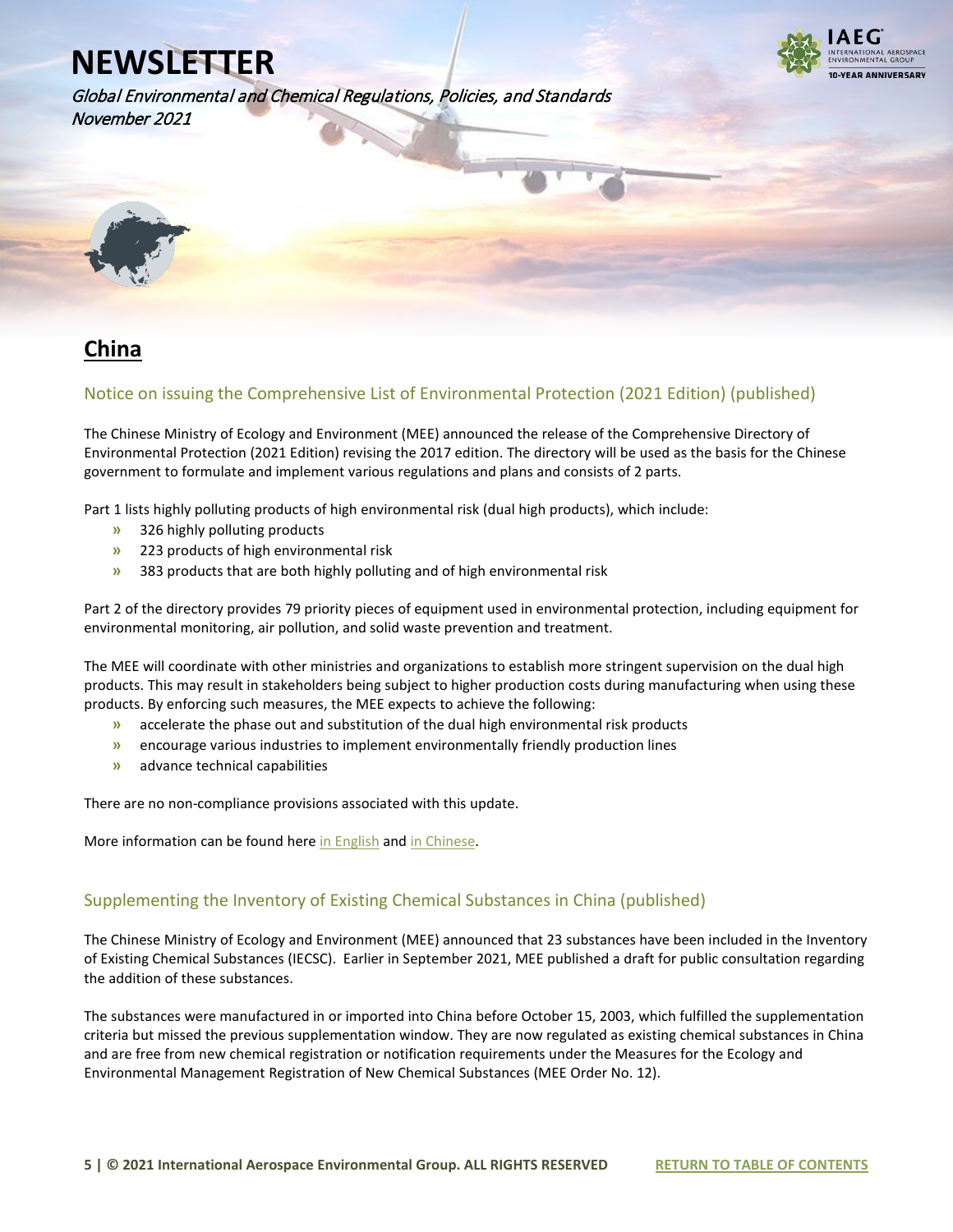Global Environmental and Chemical Regulations, Policies, and Standards November 2021



There are no non-compliance provisions associated with this update.

More information can be foun[d here.](https://www.iaeg.com/elements/pdf/CHN_IECSC_Update_english.pdf)

### <span id="page-5-0"></span>**Japan**

#### <span id="page-5-1"></span>Addition of 194 chemical substances under the Industrial Safety and Health Law (published)

The Japanese Ministry of Health, Labor, and Welfare added 194 substances to the list of existing chemical substances under the Industrial Safety and Health Law (ISHL). These substances were assigned ISHL numbers from 29436 to 29629. In Japan, new chemical substances being manufactured or imported require notification under the ISHL and the Chemical Substances Control Law. Under ISHL, manufacturers and importers of substances classified as existing chemical substances do not need to report the substances to the Ministry as new chemical substances.

Substances are added to the ISHL inventory one year after they have been reported to the Ministry as new chemical substances. The ISHL inventory applies to substances manufactured in or imported to Japan for workplaces uses and is intended to protect workers from harm.

There are no non-compliance provisions associated with this update.

More information can be found here [in English](https://www.iaeg.com/elements/pdf/JPN_ISHL_Inventory_update_english.pdf) an[d in Japanese.](https://anzeninfo.mhlw.go.jp/anzen_pg/KAG_FND.aspx)

#### <span id="page-5-2"></span>2022 schedule for manufacturing/importing new chemical substances in small quantities (published)

Japan's Ministry of Economy, Trade, and Industry (METI) published the 2022 schedule for companies to report new chemical substances manufactured or imported below one tonne a year under the Chemical Substances Control Law (CSCL). Under the CSCL, substances are classified into the categories of existing or new chemicals. New chemicals must be reported to and evaluated by the METI, the Ministry of Labor and Welfare, and the Ministry of the Environment at least three months prior to manufacture or import. The schedule for 2023 is expected to be published in October 2022.

Penalties for non-compliance include fines up to one million yen and/or imprisonment up to three years.

More information can be found her[e in English](https://www.iaeg.com/elements/pdf/JPN_2022_CSCL_Notification_Schedule_for_Small_Quantities_english.pdf) an[d in Japanese.](https://www.meti.go.jp/policy/chemical_management/kasinhou/files/information/shinki/R4uketsukenittei.pdf)

### <span id="page-5-3"></span>**Philippines**

#### <span id="page-5-4"></span>Chemical Control Order for cadmium, cadmium compounds, and chromium (VI) compounds (in force)

The Philippines Department of Environment and Natural Resources (DENR) issued new Chemical Control Orders (CCOs) for cadmium, cadmium compounds, and chromium compounds. The new CCOs mandate registration of the compounds prior to import, use, or distribution. Companies must register these compounds via the Online Permitting and Monitoring System (OPMS) accompanied with chemical management plans and emergency and contingency plans for the accidents and incidents in which these substances are involved. Any person or entity importing these compounds must apply for an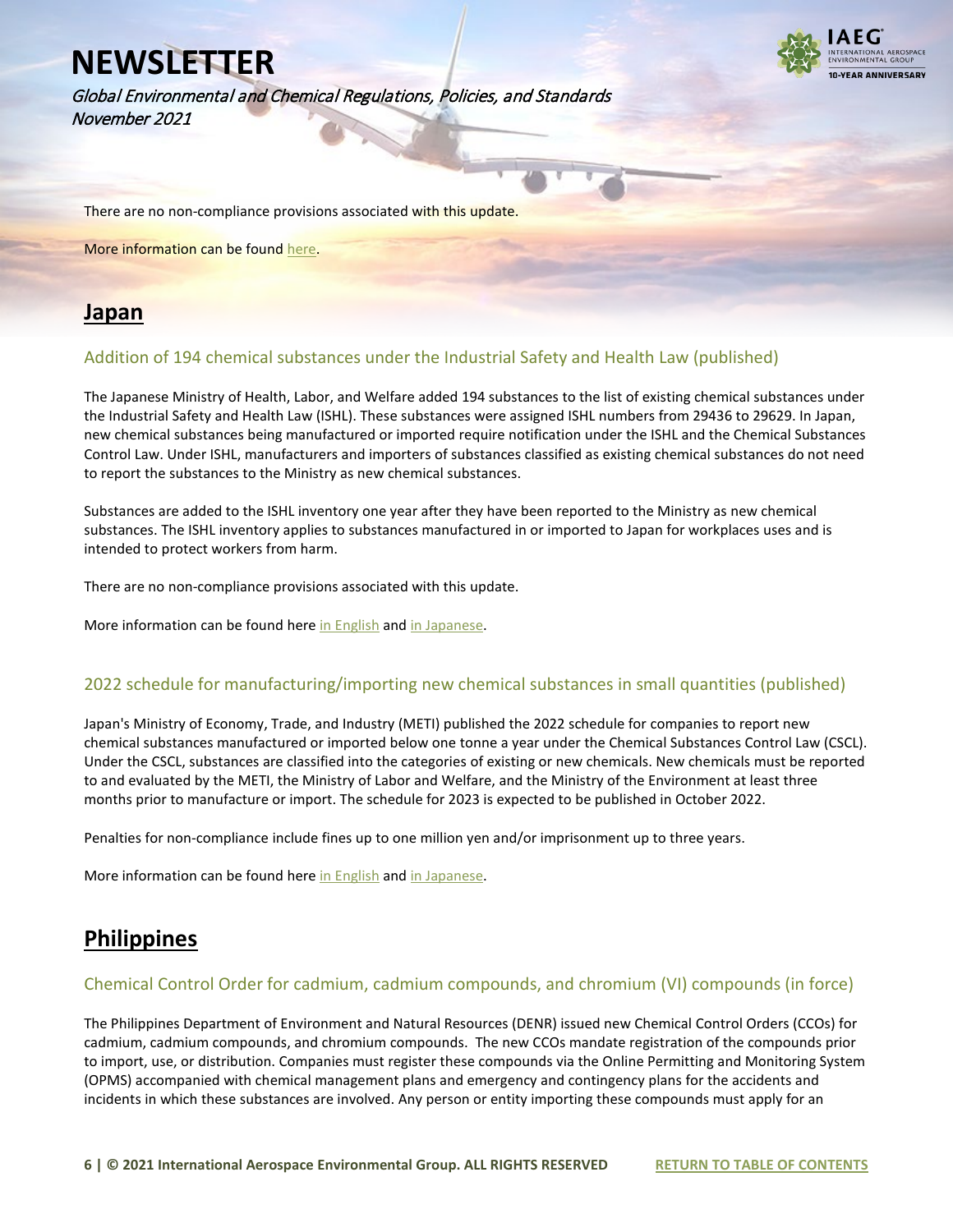

Global Environmental and Chemical Regulations, Policies, and Standards November 2021

importation clearance via OPMS. The regulations also include labeling, training, handling and storage, and transportation requirements.

The following uses of cadmium are exempt from the scope of the recent CCO for cadmium and its compounds:

- **»** batteries
- **»** electronic equipment
- **»** radioactive materials
- **»** fuel products

The companies that have Priority Chemical List compliance certificates are exempt from the registration.

Penalties for non-compliance include fines and/or imprisonment.

For more information you can refer to the [CCO for Cadmium and Cadmium Compounds](https://chemical.emb.gov.ph/wp-content/uploads/2021/05/DAO-2021-08-CCO-Cadmium.pdf) and the [CCO for Chromium \(VI\)](https://chemical.emb.gov.ph/wp-content/uploads/2021/05/DAO-2021-09-CCO-Chromium-VI.pdf)  [Compounds.](https://chemical.emb.gov.ph/wp-content/uploads/2021/05/DAO-2021-09-CCO-Chromium-VI.pdf)

### <span id="page-6-0"></span>**Russia**

<span id="page-6-1"></span>Approval of list of ozone-depleting substances and measures for phasing down or eliminating these substances (draft act)

On 28 October 2021, the Government of the Russian Federation published a draft act that approves a list of ozonedepleting substances (ODSs), including hydrofluorocarbons (HFCs), and places measures for phasing down or eliminating these substances. This is aligned with the Montreal Protocol on Substances that Deplete the Ozone Layer and the Kigali Amendment to the Protocol.

According to the draft act, the design and construction of objects of economic and other activities, which involve the production of ODSs and products containing ODSs, are prohibited. In addition, the Ministry of Natural Resources and Ecology of the Russian Federation (the Ministry) will be responsible for establishing annual volumes of controlled HFCs (listed in Schedule F of the draft act) that are permissible for production in and import into the Russian Federation; this is starting from 1 January 2022. The Ministry shall set limits for ODSs listed in Schedules A, B and C of the draft act.

The act shall enter into force on the day of its publication (final version). However, Articles 6 and 7 of the act shall enter into force on 1 March 2022. Articles 6 and 7 specify that reports must be submitted annually (no later than 1 April) to the Ministry. Article 6 applies to any person involved in the production, storage, recovery, recycling, use for the production of other chemical substances, and the destruction of ODSs. Article 7 applies to any person handling the import, export, production, and destruction of HFCs (listed in Schedule F).

<span id="page-6-2"></span>More information can be foun[d here](https://regulation.gov.ru/projects#npa=121963) in Russian.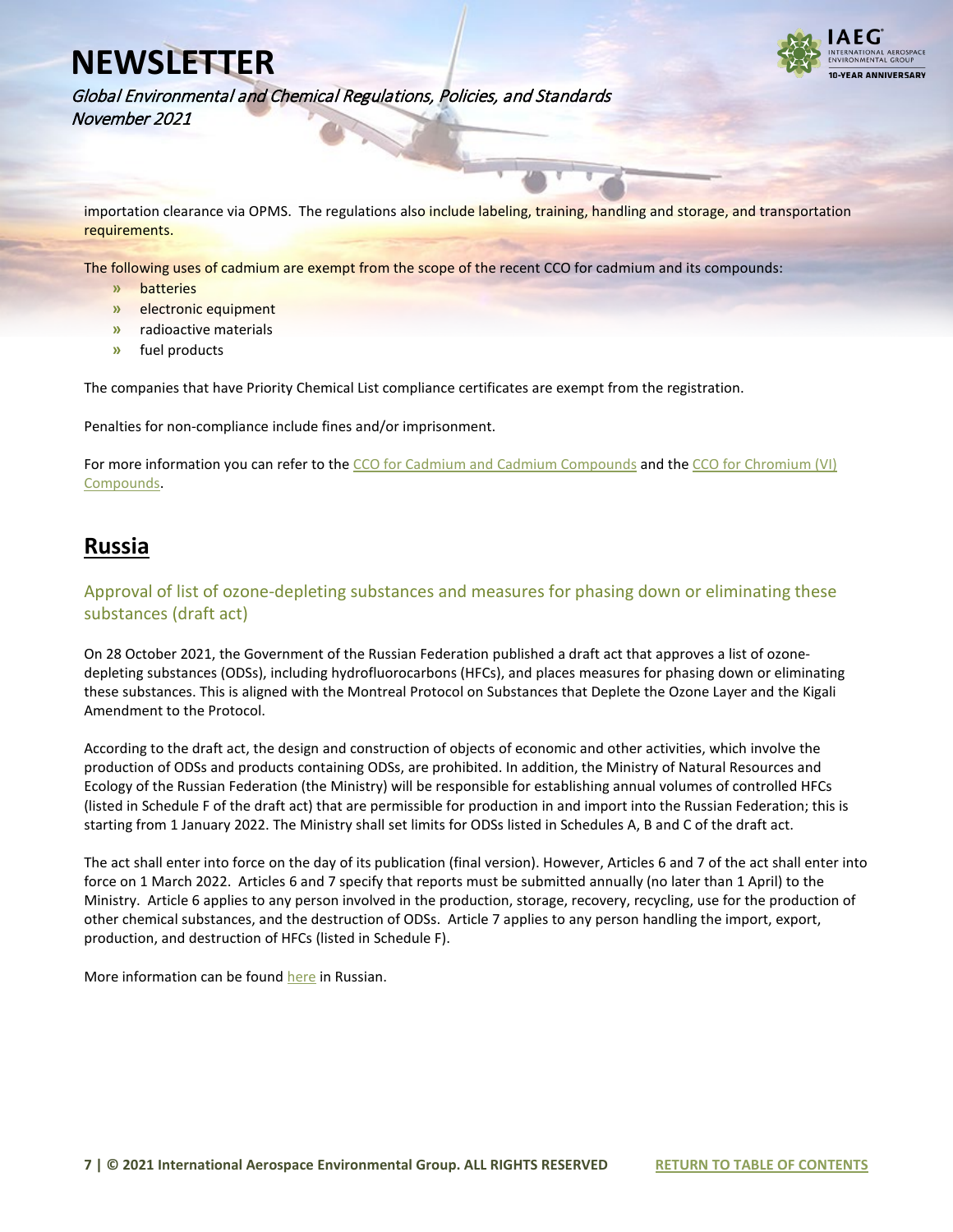Global Environmental and Chemical Regulations, Policies, and Standards November 2021



### **South Korea**

#### <span id="page-7-0"></span>Update to online submission for Chemical Accident Prevention Management Plans (announced)

Starting 8 November 2021, South Korea is allowing Chemical Accident Prevention Management Plans to be submitted through an online platform. This follows a recent update to the upper and lower prescribed quantities of toxic substances, restricted substances, prohibited substances, and permitted substances, in accordance with the enforcement regulations of the Chemicals Control Act (CCA).

A hazardous chemical that exceeds the upper prescribed quantity limit requires a Grade 1 Chemical Accident Prevention Management Plan. Grade 2 Chemical Accident Prevention Management Plans apply if the hazardous chemical does not exceed the upper prescribed quantity limit and only exceeds the lower limit.

Under the CCA, Chemical Accident Prevention Management Plans are a mandatory requirement for handling hazardous chemicals in South Korea. This requirement has applied since 1 April 2021.

Penalties for non-compliance include fines and/or imprisonment.

More information can be foun[d here](https://icis.me.go.kr/cdms/) in Korean.

#### <span id="page-7-1"></span>Regulations on regulated quantities of toxic substances, restricted substances, prohibited substances, and permitted substances (in force)

South Korea has updated the upper and lower prescribed quantities of toxic substances, restricted substances, prohibited substances, and permitted substances, in accordance with the enforcement regulations of the Chemicals Control Act (CCA). The CCA aims to protect citizens from the potential harm caused by chemical substances by providing guidance for safe management of chemical substances. The limits aim to minimize the likelihood and severity of industrial accidents involving hazardous substances.

The updated tables include:

- **»** Table 1: regulated toxic substances
- **»** Table 2: regulated restricted substances
- **»** Table 3: regulated prohibited substances

Penalties for non-compliance include fines and/or imprisonment.

More information can be found [here](https://www.law.go.kr/LSW/admRulLsInfoP.do?chrClsCd=&admRulSeq=2100000205740#AJAX) in Korean.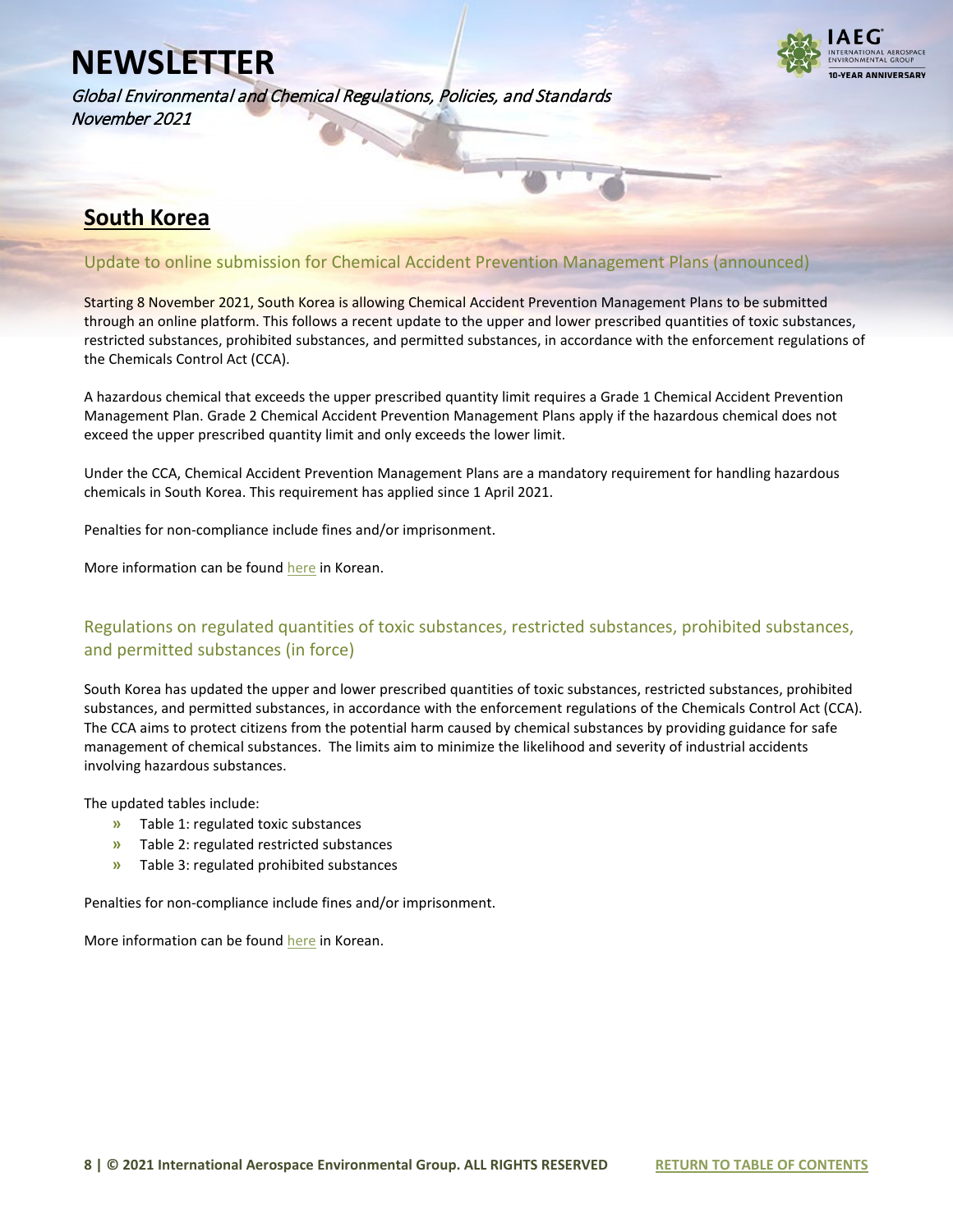**VEAR ANNIVERSARY** 

Global Environmental and Chemical Regulations, Policies, and Standards November 2021

<span id="page-8-0"></span>

### <span id="page-8-1"></span>**European Union**

#### <span id="page-8-2"></span>European Chemicals Agency consultations on applications for authorization and review reports for three substances (draft amendment)

The European Chemicals Agency (ECHA) has opened consultations on six applications for REACH authorisation and review reports for the following three substances:

- **»** trichloroethylene (CAS No. 79-01-6)
	- **–** as extraction solvent in the manufacture of polyethylene separators for lead-acid batteries
	- **–** as extraction solvent for the purification of caprolactam from caprolactam oil
- **»** chromium trioxide (CAS No. 1333-82-0)
	- **–** for chrome plating of automotive plastic components
	- **–** for pre-treatment (etch) in the chrome plating process of automotive plastic components
	- **–** electroplating of different types of substrates for sanitary applications
- **»** 2,2'-dichloro-4,4'-methylenedianiline (CAS No. 101-14-4)
	- **–** for manufacturing polyurethane products

Interested parties are invited to provide comments about the use and application of the substances by 12 January 2022.

More information can be found [here.](https://echa.europa.eu/applications-for-authorisation-consultation)

#### <span id="page-8-3"></span>European Chemicals Agency registry of harmonized classification and labelling intentions for six substances (draft amendment)

The European Chemicals Agency (ECHA) has received intentions and proposals (submitted by Member State competent authorities, manufacturers, importers, or downstream users) for a new or revised harmonized classification and labelling of N-1-naphthylaniline (CAS No. 90-30-2) which is used in lubricants and greases, hydraulic fluids, and metal working fluids. Anyone with relevant information on the identity or hazardous properties of the substance is encouraged to provide this information to the dossier submitter during the early stages of the process, or at the latest during the consultation<sup>[1](#page-8-4)</sup>.

More information on N-1-naphthylanine can be found [here.](https://echa.europa.eu/de/registry-of-clh-intentions-until-outcome/-/dislist/details/0b0236e18391641f?utm_source=echa-weekly&utm_medium=email&utm_campaign=weekly&utm_content=20211117&_cldee=ei5haG1hZEB5b3JkYXNncm91cC5jb20%3d&recipientid=lead-bbc7e0bfc21eeb118125005056b9310e-550bdb98113740ebb2a61b5f9da1e7b4&esid=acdb01b4-9547-ec11-8131-005056b9310e) 

ECHA also opened a consultation period to invite comments on the hazard classes of two substances used in cleaning agents, lubricants, and coolant mixtures (e.g., anti-freeze and de-icing products):

- **»** 1H-benzotriazole (CAS No. 95-14-7)
- **»** methyl-1H-benzotriazole (CAS No. 29385-43-1)

<span id="page-8-4"></span> $1$  There is no deadline yet as the consultation has not been opened yet for this substance.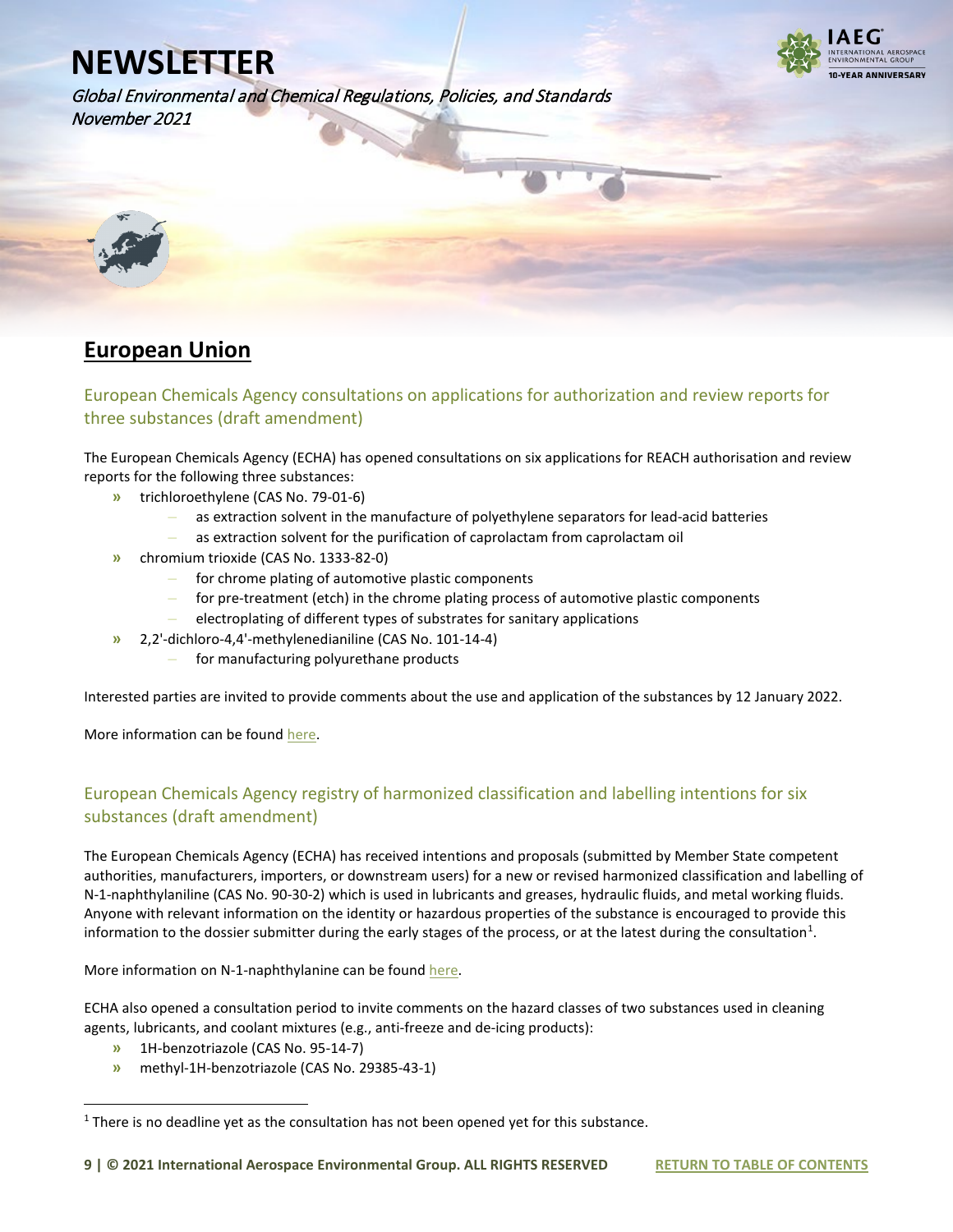

Global Environmental and Chemical Regulations, Policies, and Standards November 2021

and three substances used in oxidizing and bleaching agents (e.g., detergents and cleaning products) and cosmetic products (e.g., hair dyes, teeth whitening, or bleaching products and nail hardening products):

- **»** perboric acid (H3BO2(O2)), monosodium salt trihydrate [1]; perboric acid, sodium salt, tetrahydrate [2]; perboric acid (HBO(O2)), sodium salt, tetrahydrate; sodium peroxoborate, hexahydrate [3] (CAS No. 13517-20-9, 37244-98- 7, 10486-00-7)
- **»** perboric acid, sodium salt [1]; perboric acid, sodium salt, monohydrate [2]; perboric acid (HBO(O2)), sodium salt, monohydrate; sodium peroxoborate [3]; sodium perborate [4] (CAS No. 11138-47-9, 12040-72-1, 10332-33-9, 15120-21-5)
- **»** sodium peroxometaborate (CAS No. 7632-04-4)

Interested parties can provide comments by the deadline of 21 January 2022.

More information on the five additional substances can be foun[d here.](https://echa.europa.eu/nl/harmonised-classification-and-labelling-consultation?p_p_id=viewsubstances_WAR_echarevsubstanceportlet&p_p_lifecycle=0&p_p_state=normal&p_p_mode=view&_viewsubstances_WAR_echarevsubstanceportlet_cur=1&_viewsubstances_WAR_echarevsubstanceportlet_delta=50&_viewsubstances_WAR_echarevsubstanceportlet_orderByCol=synonymDynamicField_1350&_viewsubstances_WAR_echarevsubstanceportlet_orderByType=desc)

#### <span id="page-9-0"></span>Persistent organic pollutants – setting limit values in Annex I (draft act)

The European Commission (EC) rules implement the European Union's (EU's) international commitments under the Stockholm Convention on Persistent Organic Pollutants. Hexachlorobenzene, a substance used in pesticides, is listed in Annex A to the Stockholm Convention (elimination) and in Annex I to EU Regulation 2019/1021 (list of substances subject to elimination).

The EC is amending Annex I to EU Regulation 2019/1021 by setting a limit value for hexachlorobenzene as unintentional trace contaminant in substances, mixtures, and articles (currently there is no limit value). The limit value is proposed to be 10 milligram per kilogram (i.e., 0.001% by weight). Comments were due to the EC by 6 December 2021.

More information can be foun[d here.](https://ec.europa.eu/info/law/better-regulation/have-your-say/initiatives/13063-Persistent-organic-pollutants-setting-limit-values-in-Annex-I-update-_en)

#### <span id="page-9-1"></span>Restriction for bisphenol A and bisphenols of similar concern (consultation)

Germany intends to submit a restriction dossier under Annex XV of the European Union (EU) Registration, Evaluation, Authorisation and Restriction of Chemicals (REACH) Regulation on 8 April 2022. The restriction will target bisphenol A (CAS No. 80-05-7) and structurally-related bisphenols of similar concern including bisphenol AF (CAS No. 1478-61-1), bisphenol B (CAS No. 77-40-7), bisphenol F (CAS No. 620-92-8), and bisphenol S (CAS No. 80-09-1). A previous call for evidence was opened from 14 October 2020 to 15 February 2021 and now a second call for evidence has been initiated.

The aim of this second consultation is to investigate bisphenol A and structurally-related bisphenols of similar concern for the environment and the possibility of substitution and alternatives and its socio-economic impacts. The second call for evidence is intended to offer an opportunity for stakeholders to provide updated information on uses, including tonnages, emissions, alternatives and transition costs, and limit values.

Comments and/or evidence per the second call for evidence must be provided by 22 December 2021.

More information can be foun[d here.](https://echa.europa.eu/de/calls-for-comments-and-evidence/-/substance-rev/67501/term?utm_source=echa-weekly&utm_medium=email&utm_campaign=weekly&utm_content=20211103&_cldee=ai5zYW50aW5hemNvbmFAeW9yZGFzZ3JvdXAuY29t&recipientid=lead-665f7e877885eb11812a005056b9310e-7dce7fd35bc34c9ca12a32debdaa415c&esid=314fe800-893c-ec11-8131-005056b9310e)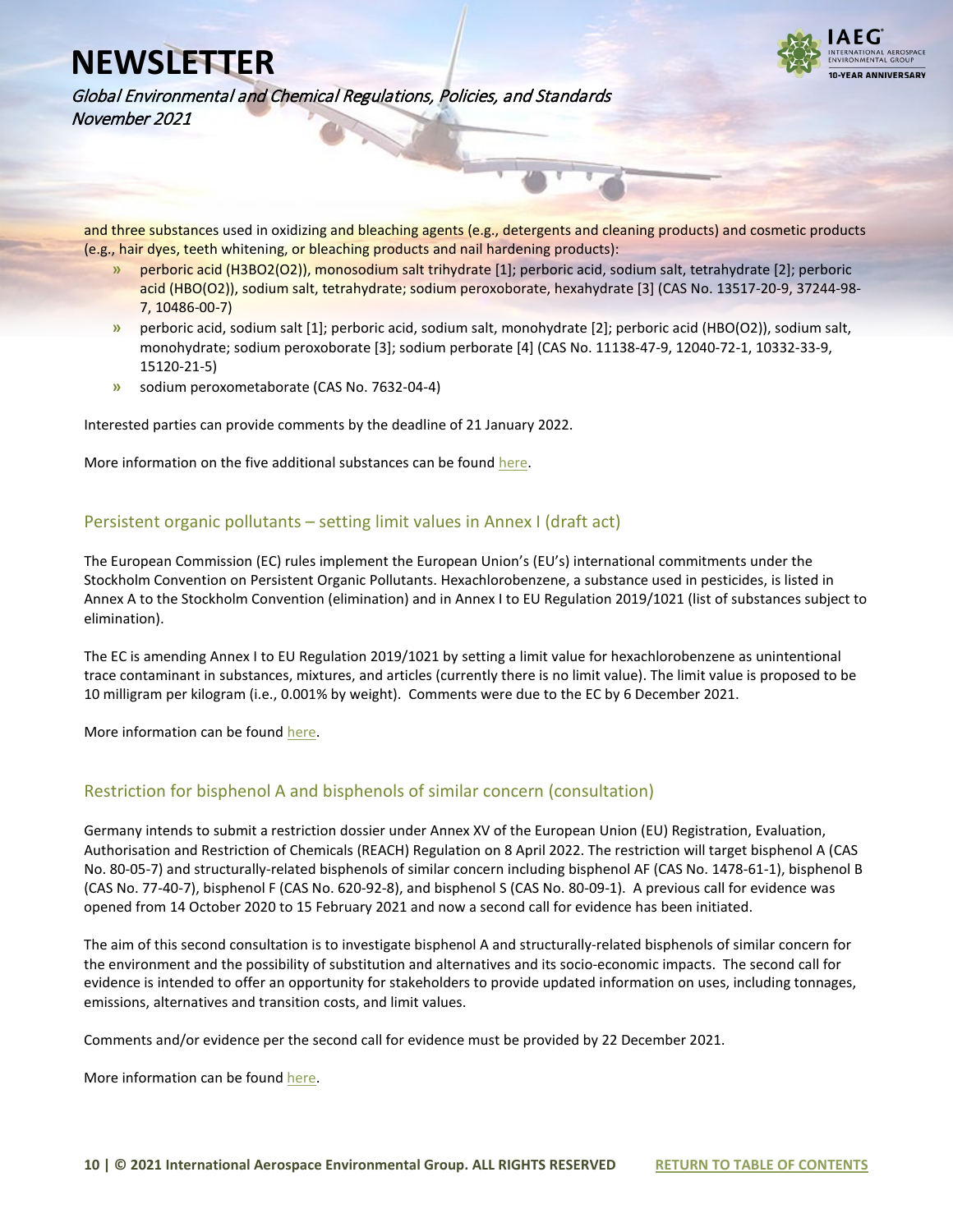

Global Environmental and Chemical Regulations, Policies, and Standards November 2021

<span id="page-10-0"></span>Updated concentration limits for certain persistent organic pollutants (draft amendment)

On 28 October 2021, the European Commission adopted a proposal for a regulation amending Annexes IV and V to Regulation (EU) 2019/1021 of the European Parliament and of the Council on persistent organic pollutants (POPs), which sets concentration limits for three POPs in waste. Regulation (EU) 2019/1021 implements the European Union's (EU's) commitments under the Stockholm Convention and United Nations Economic Commission for Europe protocol on POPs. Annex IV of the Regulation contains the list of substances subject to waste management. Annex V contains specific cases where a higher maximum limit is allowed for the substances listed in Annex IV. The goal of setting concentration limits for POPs in waste is to prevent them from re-entering the market and to achieve safer recycling as part of the EU Chemicals Strategy for Sustainability.

The regulation proposes new limits for the following substances:

- **»** Perfluorooctanoic acid (PFOA; CAS No. 335-67-1) and its salts found in waterproof textiles and firefighting foams: Limit of 1 milligram per kilogram (mg/kg) under Annex IV and 50 mg/kg under Annex V
- **»** PFOA-related substances: Limit of 40 mg/kg under Annex IV and 2,000 mg/kg under Annex V
- **»** Dicofol (CAS No. 115-32-2) used as pesticide: Limit of 50 mg/kg under Annex IV and 5000 mg/kg under Annex V
- **»** Pentachlorophenol (PCP; CAS No. 87-86-5) and its salts and esters used in treated wood and textiles: Limit of 100 mg/kg under Annex IV and 1,000 mg/kg under Annex V
- **»** Polybrominated diphenyl ethers (PBDEs) used as flame retardants in textile and plastics: Limit of 500 mg/kg or 200 mg/kg (stricter option)
- **»** Hexabromocyclododecane (HBCDD; CAS No. 25637-99-4) used as flame retardants in textile and plastics: Limit of 500 mg/kg or 100 mg/kg (stricter option)
- **»** Short-chained chlorinated paraffins (SCCPs) used as flame retardants in rubber and plastic waste: Limit of 1,500 mg/kg or 420 mg/kg (stricter option)
- **»** Polychlorinated dibenzo-p-dioxins and dibenzofurans (PCDD/Fs) found as impurities in industrial waste: Limit of 0.010 mg toxic equivalency quotient (TEQ)/kg or 0.005 mg TEQ/kg (stricter option)
- **»** Dioxin-like polychlorinated biphenyls (PCBs) found as impurities in industrial oils and some ashes: Limit of 0.05 mg TEQ/kg

Interested parties are invited to submit comments on the proposed limits by the deadline of 23 December 2021.

Info on the amendment to Annexes IV and V to Regulation (EU) 2019/1021 can be found in the Explanation Memorandum. More information can be foun[d here.](https://ec.europa.eu/info/law/better-regulation/have-your-say/initiatives/12411-Hazardous-waste-updated-concentration-limits-for-chemical-pollutants_en)

#### <span id="page-10-1"></span>42nd Meeting for Competent Authorities for REACH and CLP: Proposal for a Restrictions Roadmap under the Chemical Strategy for Sustainability (draft)

The European Union (EU) Commission, together with the European Chemicals Agency (ECHA), have published a draft restrictions roadmap that was discussed at the Competent Authorities for REACH and CLP (CARACAL) meeting on 17 and 18 November 2021. The roadmap summarizes the EU Chemicals Strategy for Sustainability Towards a Toxic-Free Environment ("Strategy"; published on 14 October 2020), which (as part of the European Green Deal) aims to protect humans and the environment from hazardous chemicals. CARCAL is an expert group that advises the EU Commission and ECHA on questions relating to the Registration, Evaluation, Authorisation and Restriction of Chemicals (REACH) and Classification, Labelling, and Packaging (CLP) regulations.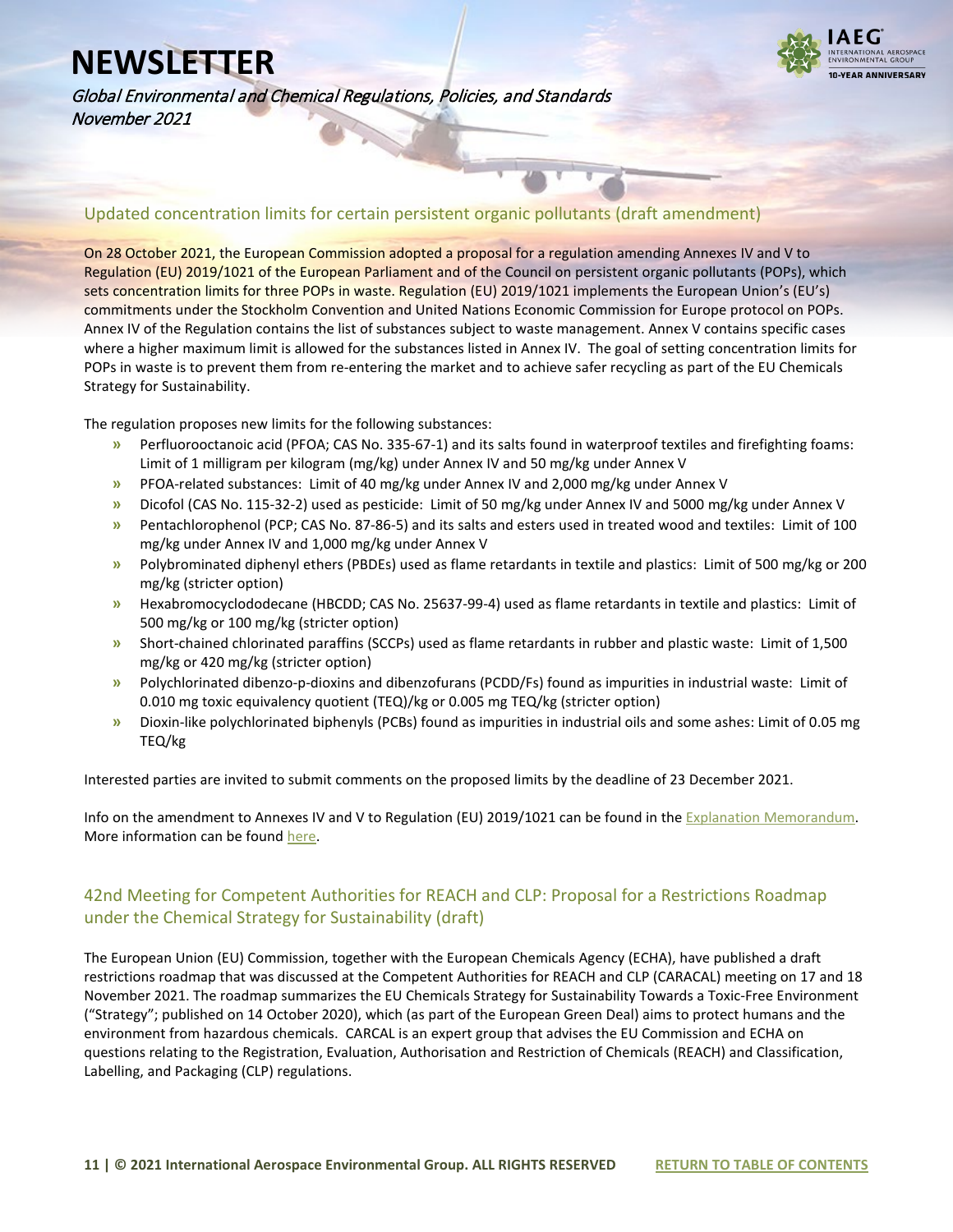

Global Environmental and Chemical Regulations, Policies, and Standards November 2021

The restrictions roadmap aims to facilitate the prioritization of the following substances (set out in the Strategy) for restrictions for all uses and through grouping, instead of regulating them one by one:

- **»** carcinogenic, mutagenic and reprotoxic substances (CMR)
- **»** endocrine disruptors
- **»** persistent, bioaccumulative, and toxic (PBT) substances
- **»** very persistent and very bioaccumulative substances
- **»** immunotoxicants
- **»** neurotoxicants
- **»** substances toxic to specific organs
- **»** respiratory sensitizers substances

The restrictions roadmap includes a "Rolling List" setting out which restrictions are planned, prepared, and progressed for the most harmful substances. These restrictions intend to maximize the reduction of unacceptable chemical risks using all available resources, through broader restrictions, both through grouping of substances, and addressing a wider range of uses (industrial, professional, consumer uses, and uses in articles). This list will be subject to regular review.

More information can be foun[d here.](https://www.iaeg.com/elements/pdf/EU_CARACAL_Draft_Restriction_Roadmap.pdf)

### <span id="page-11-0"></span>**Eurasia**

<span id="page-11-1"></span>The Eurasian Economic Commission amendments to the technical regulations concerning restriction of hazardous substances in electrical and electronic equipment (draft amendment)

The Eurasian Economic Commission (EEC) published draft amendments to the technical regulations concerning the restriction of certain hazardous substances (RoHS) in electrical and electronic equipment (EEE). According to the draft amendments, the EEC will update requirements to control RoHS and further limit their content in EEE. Furthermore, there are new requirements for the disposal of electrical and radio electronics products that have lost their consumer/mechanical properties. The draft amendments are proposed to align with the European Union (EU) Directive 2012/96/EC, which lays down measures to protect human health and the environment by preventing or reducing the adverse impacts of the generation and management of EEE waste.

In addition to updating the RoHS requirements, the draft amendments plan to update TR EAEU 037/2016 provisions related to restricting the content of hazardous substances in electric batteries and accumulators.

The regulatory impact of the changes given in the draft amendments will lead to clarification and confirmation of the list of electrical products and radio electronics subject to verification of compliance with the TR EAEU 037/2016 requirements. The TR EAEU 037/2016 is a RoHS legislation for EEE, which is aligned with the EU RoHS Directive 2011/65/EU.

All interested stakeholders should submit their comments by 20 January 2022.

More information can be found her[e in English](https://www.iaeg.com/elements/pdf/Eurasia_Draft_RoHS_Regulation_Amendment_english.pdf) an[d in Russian.](https://docs.eaeunion.org/pd/ru-ru/0106720/pd_25102021)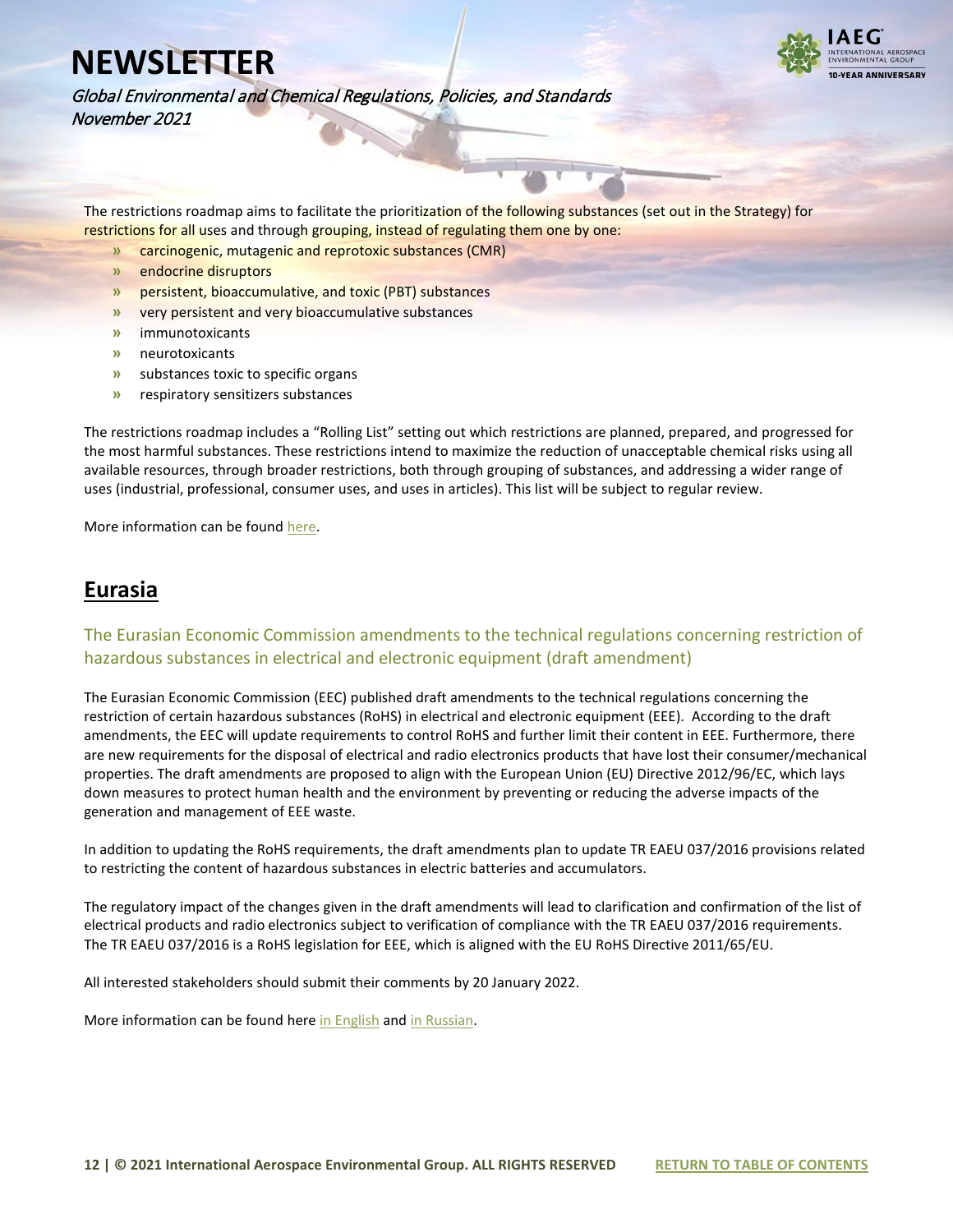Global Environmental and Chemical Regulations, Policies, and Standards November 2021



### <span id="page-12-0"></span>**Switzerland**

#### <span id="page-12-1"></span>Partial revision of the Environmental Protection Act - strengthening the Swiss circular economy (consultation)

The Swiss Commission for the Environment, Spatial Planning, and Energy prepared a Preliminary Consultation Draft to amend the Environmental Protection Act (EPA). The EPA, which entered into force on 1 January 1985, aims to protect humans, animals, and plants (including their biological communities and habitats) against harmful effects or nuisances, and to preserve the natural foundations of life sustainably.

The purpose of this Consultation Draft is to create a new legal basis that could strengthen the circular economy by reducing environmental pollution and increasing the efficiency and security of supply of the Swiss economy. The principle of resource conservation should guide legislators and authorities in the implementation of measures to protect the environment and natural resources.

Comments are due to the Swiss Federal Office for the Environment by 16 February 2022.

More information can be found her[e in English](https://www.iaeg.com/elements/pdf/CHE_Consultation_Draft_english.pdf) and [in German.](https://www.fedlex.admin.ch/de/consultation-procedures/ongoing#https://fedlex.data.admin.ch/eli/dl/proj/2021/107/cons_1) 

<span id="page-12-2"></span>

### <span id="page-12-3"></span>**Canada**

#### <span id="page-12-4"></span>Notice with respect to bisphenol A and its structural analogues and functional alternatives (consultation)

Canada is conducting a consultation on bisphenol A (BPA; CAS No. 80-05-7) and its alternatives under the Canadian Environmental Protection Act, 1999 (CEPA) as part of Canada's Chemicals Management Plan. The consultation covers 188 substances that are being assessed for toxicity. This survey will enable the Canadian Government to gather information about the commercial status, industrial processes, and downstream use of BPA, its derivatives, and its alternatives to inform future risk management policies. BPA is an industrial chemical used to make plastics and epoxy resins used in consumer products, medical devices, in food contact materials, and many more.

The consultation is intended for companies that in the 2019 calendar year:

- **»** manufactured > 10 kilograms (kg) of a listed substance
- **»** imported > 10 kg of a listed substance, alone or in a mixture or product at a concentration ≥ 0.02 % weight/weight (w/w), or in a manufactured item that is part of the 12 categories of items listed under Article 2(2)(c)
- **»** used > 10 kg of a listed substance, alone or at a concentration ≥ 0.02 % w/w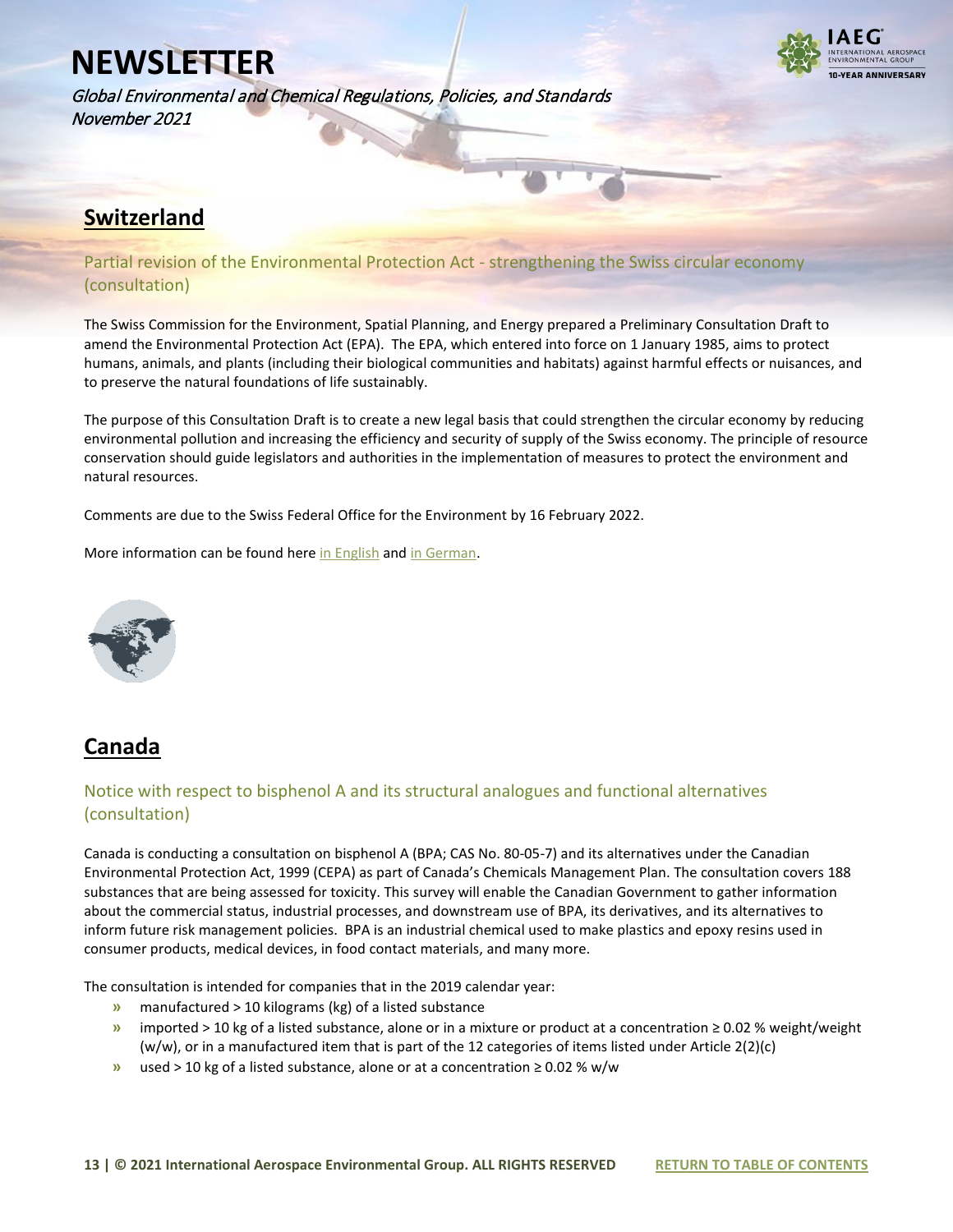**I-VEAR ANNIVERSARY** 

Global Environmental and Chemical Regulations, Policies, and Standards November 2021

Interested parties are invited to submit comments by the deadline of 16 March 2022.

More information can be found [here.](https://canadagazette.gc.ca/rp-pr/p1/2021/2021-11-13/html/notice-avis-eng.html#na2)

<span id="page-13-0"></span>Screening assessments regarding ten flame retardants substances and phenol, methylstyrenated and approach for nine organic and inorganic substances prioritized under the Chemicals Management Plan (proposed)

The Chemicals Management Plan (CMP) is Canada's federal program that assesses and manages chemical substances and micro-organisms that may be harmful to the environment or human health. Pursuant to Section 68 or 74 of the Canadian Environmental Protection Act, 1999 (CEPA), the Minister of the Environment and the Minister of Health conducted a screening assessment of 10 substances of the Flame Retardants Group. According to the draft screening assessment, 6 out of these 10 substances pose a risk to the environment or are entering the environment in a quantity or concentration that may pose a danger to human health. These 6 substances are:

- **»** triphenyl phosphate (TPHP; CAS No. 115-86-6)
- **»** tert-butylphenyl diphenyl phosphate (BPDP; CAS No. 56803-37-3)
- **»** bis(tert-butylphenyl) phenyl phosphate (BDMEPPP; CAS No. 65652-41-7)
- **»** isodecyl diphenyl phosphate (IDDP; CAS No. 29761-21-5)
- **»** isopropylated triphenyl phosphate (IPPP; CAS No. 68937-41-7)
- **»** triethylphosphate (TEP; CAS No. 78-40-0)

There are no additional actions planned for the other 4 substances evaluated in the assessment:

- **»** tris(2-butoxyethyl) phosphate (TBOEP; CAS No. 78-51-3)
- **»** tris(2-ethylhexyl) phosphate (TEHP; CAS No. 78-42-2)
- **»** bis(2-ethylhexyl) phosphate (BEHP; CAS No. 298-07-7)
- **»** tetradecabromo-1,4-diphenoxybenzene (TDBDPB; CAS No. 58965-66-5)

The ministries are also considering potential restrictions on the use of phenol, methylstyrenated (MSP; CAS No. 68512-30- 1), which is used in paints and coating products on ships and large equipment. MSP is an organic substance of unknown or variable composition, complex reaction products, or biological materials that is linked to aquatic toxicity and endocrine effects. In the Draft Screening Assessment, the ministries said they planned to recommend a Schedule 1 (toxic substance list) listing for MSP.

Further regulatory and non-regulatory measures may be implemented for the Flame Retardants Group substances and MSP. This is outlined in the respective Risk Management Scope.

On another note, a proposed "Approach for a Subset of Organic and Inorganic Substances Prioritized Under the CMP" was also released. The approach covers 9 substances that were identified in 2006 as priorities for assessment:

- **»** carbon monoxide (CAS No. 630-08-0)
- **»** dichloroacetic acid (CAS No. 79-43-6)
- **»** trichloroacetic acid (CAS No. 76-03-9)
- **»** paraffin waxes and hydrocarbon waxes, chloro, chlorosulfonated (CAS No. 68188-19-2)
- **»** paraffin waxes and hydrocarbon waxes, chloro, sulfonated, ammonium salts (CAS No. 72854-22-9)
- **»** hexahydro-1,3,5-trinitro-1,3,5-triazine (RDX; CAS No. 121-82-4)
- **»** vitamin D3 (CAS No. 67-97-0)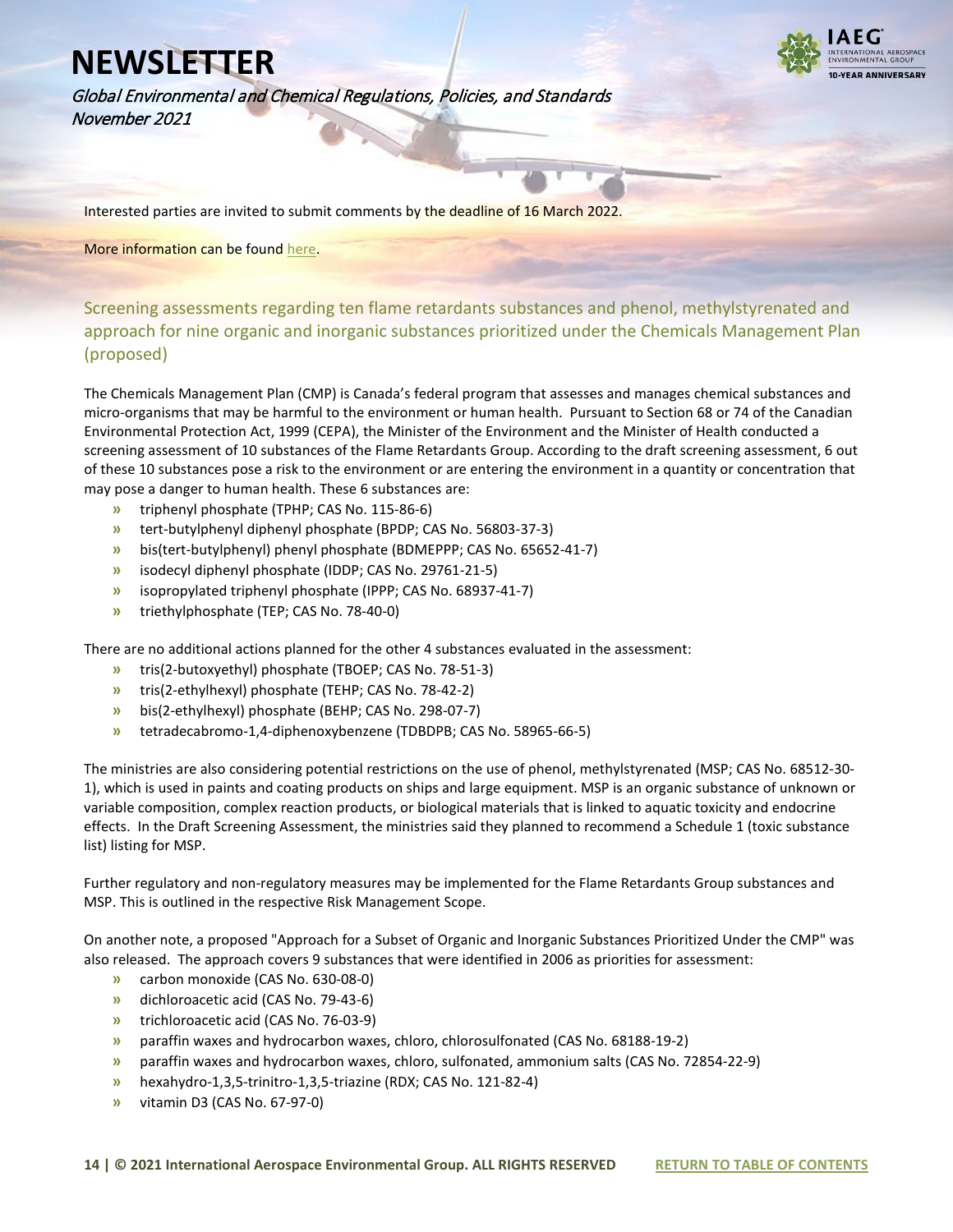

Global Environmental and Chemical Regulations, Policies, and Standards November 2021

- **»** ziram (CAS No. 137-30-4)
- **»** coke (coal; CAS No. 65996-77-2)

Additional risk assessment or risk management activities under CEPA may be undertaken if new information becomes available on these substances.

Comments are due by 5 January 2022.

More information can be found in these links for th[e Flame Retardant Group,](https://www.canada.ca/en/health-canada/services/chemical-substances/chemicals-management-plan-3-substances/flame-retardants-group.html) phenol, [methylstyrenated.](https://www.canada.ca/en/health-canada/services/chemical-substances/chemicals-management-plan-3-substances/phenol-methylstyrenated.html) Information can be found in this link on the [Approach for Subset of Organic and Inorganic Substances Prioritized under the CMP.](https://www.canada.ca/en/health-canada/services/chemical-substances/chemicals-management-plan-3-substances/approach-subset-organic-inorganic-substances-prioritized-chemicals-management-plan.html) 

### <span id="page-14-0"></span>**United States**

#### <span id="page-14-1"></span>Update to the final rule on mandatory mercury reporting (published)

On 8 November 2021, the US Environmental Protection Agency (EPA) published an update to the final rule on mandatory mercury reporting under the Toxic Substance Control Act (TSCA). The update revises the previous version of the final rule (published on 27 June 2018), which requires reporting from persons who manufacture and/or import mercury or mercuryadded products, or otherwise intentionally use mercury in a manufacturing process.

The Final Rule implements an order issued by the US Court of Appeals for the Second Circuit ("Second Circuit") on 5 June 2020. The Second Circuit vacated the exemption previously in 40 CFR 713.7(b)(2) of the final rule for persons who import pre-assembled products that contain a mercury-added component. The exemption is also removed from the final rule.

Section 713.7(b) of the final rule, which provides exemptions from the reporting requirements, is amended to include the following exemptions:

- **»** persons who do not manufacture (including import) a mercury-added product with the purpose of obtaining an immediate or eventual commercial advantage
- **»** persons engaged only in the manufacture (other than import) of a product that contains a component that is a mercury-added product who did not first manufacture (including import) the component that is a mercury-added product

According to the final rule, importers of mercury-added products or pre-assembled products that contain a mercury-added component will be required to report according to 40 CFR 713.7(b).

Affected entities are all manufacturers, importers, and processors of mercury and mercury-added products with the following North American Industrial Classification System (NAICS) codes (non-exhaustive list):

- **»** synthetic dye and pigment manufacturing (NAICS code 325130)
- **»** other basic inorganic chemical manufacturing (NAICS code 325180)
- **»** all other basic organic chemical manufacturing (NAICS code 325199)
- **»** plastic material and resin manufacturing (NAICS code 325211)
- **»** pesticide and other agricultural chemical manufacturing (NAICS code 325320)
- **»** paint and coating manufacturing (NAICS code 325510)
- **»** adhesive manufacturing (NAICS code 325520)
- **»** custom compounding of purchased resins (NAICS code 325991)
- **»** photographic film, paper, plate, and chemical manufacturing (NAICS code 325992)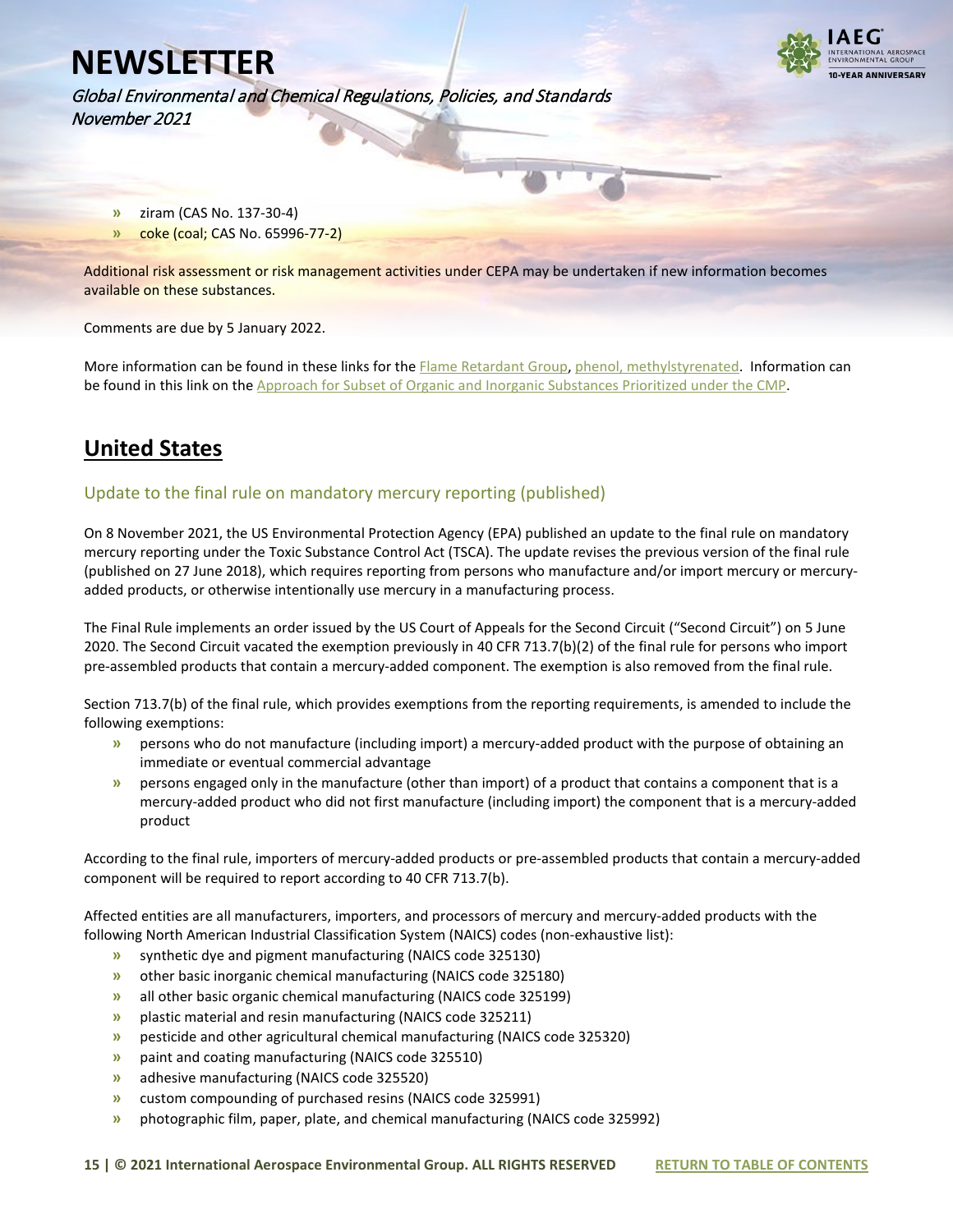

Global Environmental and Chemical Regulations, Policies, and Standards November 2021

- **»** all other miscellaneous chemical product and preparation manufacturing (NAICS code 325998)
- **»** unlaminated plastic film and sheet (except packaging) manufacturing (NAICS code 326113)
- **»** unlaminated plastic profile shape manufacturing (NAICS code 326121)
- **»** urethane and other foam product (except polystyrene) manufacturing (NAICS code 326150)
- **»** all other plastic product manufacturing (NAICS code 326199)
- **»** tire manufacturing (NAICS code 326211)
- **»** all other rubber product manufacturing (NAICS code 326299)
- **»** iron and steel mills and ferroalloy manufacturing (NAICS code 331110)
- **»** rolled steel shape manufacturing (NAICS code 331221)
- **»** alumina refining and primary aluminum production (NAICS code 331313)
- **»** electromedical and electrotherapeutic apparatus manufacturing (NAICS code 334510)
- **»** automobile manufacturing (NAICS code 336111)
- **»** motorcycle and part manufacturing (NAICS code 336991)
- **»** surgical and medical instrument manufacturing (NAICS code 339112)

There are no non-compliance provisions associated with this update.

More information can be found in th[e Response to Vacatur of Certain Provisions of the Mercury Inventory Reporting Rule](https://www.federalregister.gov/documents/2021/11/08/2021-24209/response-to-vacatur-of-certain-provisions-of-the-mercury-inventory-reporting-rule) and in th[e Reporting Requirements for the Mercury Inventory.](https://www.epa.gov/mercury/reporting-requirements-mercury-inventory-toxic-substances-control-act)

#### <span id="page-15-0"></span>Significant New Use Rules on Certain Chemical Substances (20-10.B) (published)

The US Environmental Protection Agency (EPA) published significant new use rules (SNURs) for the SNUR Batch 20-10.B under the Toxic Substances Control Act (TSCA). The manufacturers, processors, and importers of these substances must notify the EPA through submitting a Significant New Use Notice (SNUN) at least 90 days before manufacturing, processing, or importing any of these substances for the significant new use. The manufacture or processing for the significant new use shall not commence until the EPA makes an appropriate determination on the notice and has taken risk management actions because of the decision.

SNUR Batch 20-10.B covers the following substances:

- **»** 2-[2-(methylcarboxymonocyclic)amino)ethoxy]alcohol (generic) [CAS No. not available]
- **»** formaldehyde, polymer with alkyl aryl ketone (generic) [CAS No. not available)
- **»** propanedioic acid, 1,3-dihexyl ester (CAS No. 1431-37-4)
- **»** propanedioic acid, 1,3-dicyclohexyl ester (CAS No. 1152-57-4)
- **»** propanedioic acid, 2,2-bis(hydroxymethyl)-, 1,3-dicyclohexyl ester (CAS No. 2222732-46-7)

Penalties for non-compliance include imprisonment up to 15 years and/or a fine of up to \$250,000. A convicted organization may be subject to a fine of up to \$1,000,000.

More information can be foun[d here.](https://www.federalregister.gov/documents/2021/11/15/2021-24789/significant-new-use-rules-on-certain-chemical-substances-20-10b)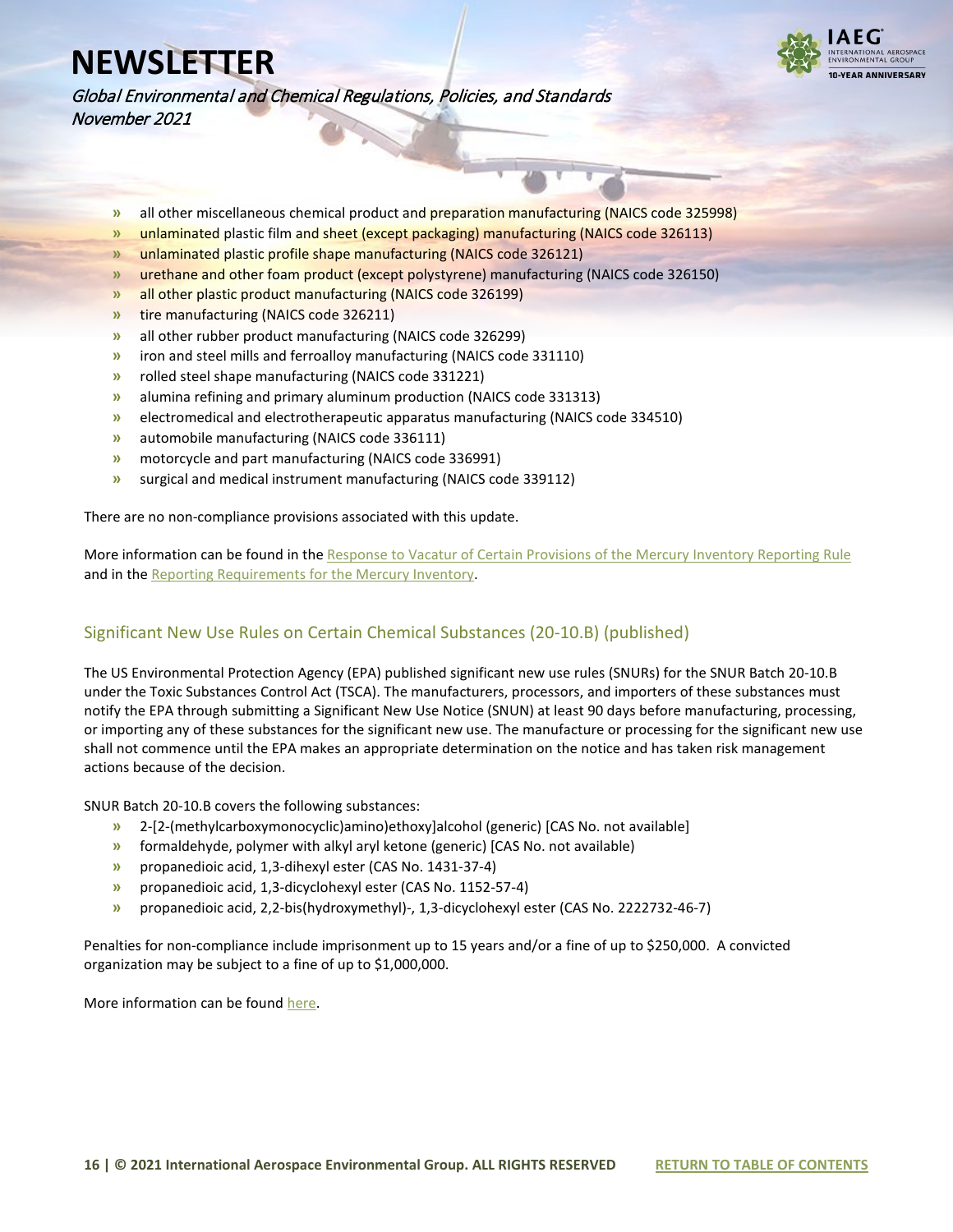

Global Environmental and Chemical Regulations, Policies, and Standards November 2021

<span id="page-16-0"></span>National Emission Standards for Hazardous Air Pollutants: Paint stripping and miscellaneous surface coating operations at area sources technology review (proposed rule)

On 19 November 2021, the US Environmental Protection Agency (EPA) conducted a review in accordance with the Clean Air Act (CAA) for the National Emissions Standards for Hazardous Air Pollutants for paint stripping and miscellaneous surface coating operations at area sources. Under the CAA, EPA is required to regulate emissions of hazardous air pollutants.

Based on the results from the review, EPA is proposing to:

- **»** make no changes to the standards
- **»** amend provisions regarding electronic reporting
- **»** make miscellaneous clarifying and technical corrections
- **»** simplify the petition for exemption process
- **»** clarify requirements addressing emissions during periods of startup, shutdown, and malfunction

Industrial sectors that might be affected by the proposed actions include:

- **»** aerospace equipment
- **»** chemical manufacturing and product preparation
- **»** recreational vehicles and other transportation equipment
- **»** rubber-to-metal products
- **»** automobiles and automobile parts

All interested parties should submit their comments by 3 January 2022.

More information can be foun[d here.](https://www.federalregister.gov/documents/2021/11/19/2021-24203/national-emission-standards-for-hazardous-air-pollutants-paint-stripping-and-miscellaneous-surface)

#### <span id="page-16-1"></span>Significant New Use Rules on Certain Chemical Substances (21-2.F) (draft amendment)

The US Environmental Protection Agency (EPA) published proposed significant new use rules (SNURs) for the SNUR Batch 21-2.F under the Toxic Substances Control Act (TSCA). SNUR Batch 21-2.F consists of [28 substances.](https://www.iaeg.com/elements/pdf/USA_SNURs_Batch_21-2.F_Substance_List.pdf)

The manufacturers, processors, importers of these substances must notify the EPA through submitting a Significant New Use Notice (SNUN) at least 90 days before manufacturing, processing, or importing any of these substances for the significant new use. The manufacture or processing for the significant new use shall not commence until the EPA makes an appropriate determination on the notice and has taken risk management actions as a result of the decision.

All interested parties are invited to provide comments until the deadline of 17 December 2021.

<span id="page-16-2"></span>More information can be found in th[e Federal Register.](https://www.federalregister.gov/documents/2021/11/17/2021-24785/significant-new-use-rules-on-certain-chemical-substances-21-2f)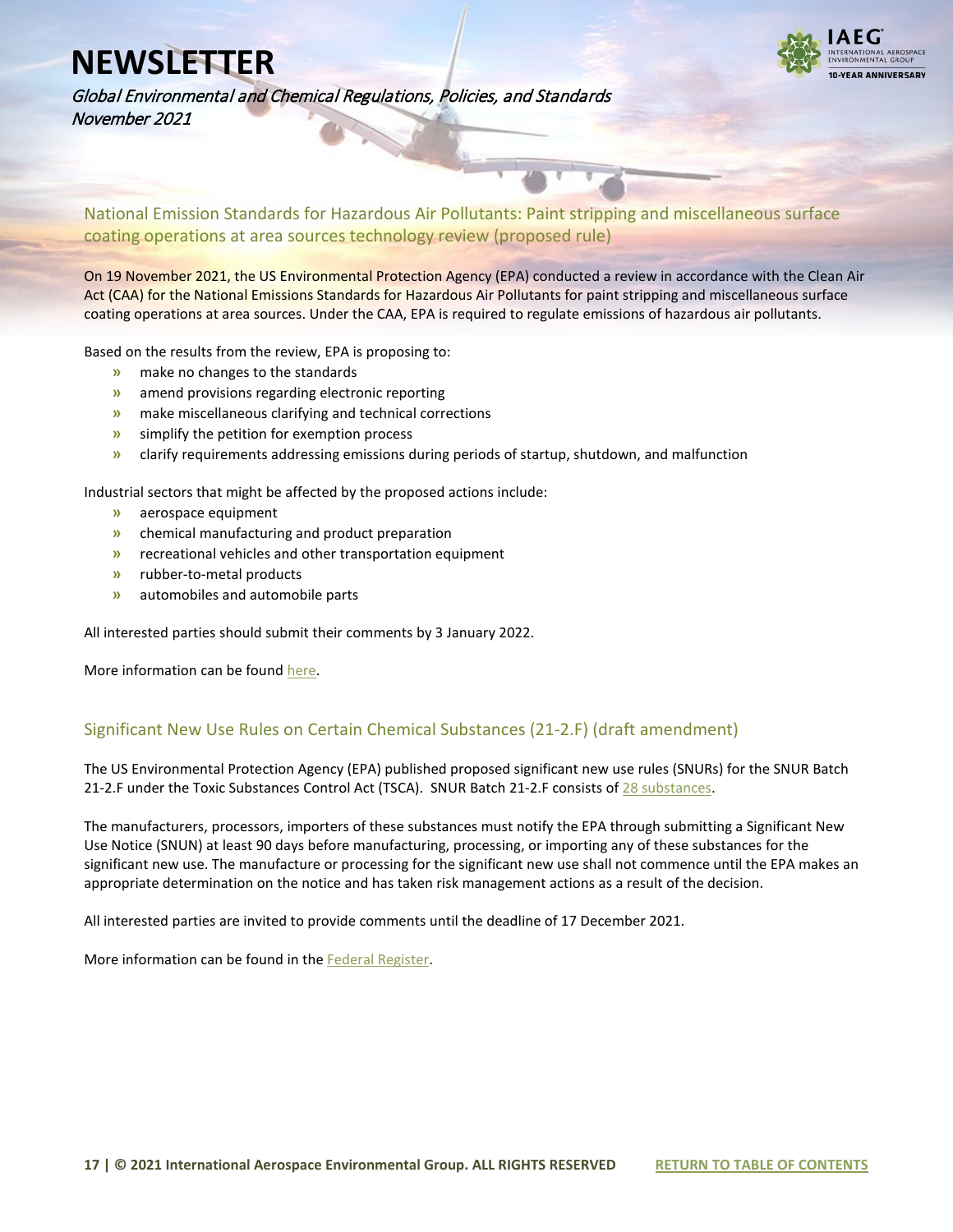

Global Environmental and Chemical Regulations, Policies, and Standards November 2021

#### Extension of compliance dates for phenol isopropylated phosphate (3:1) (proposed rule)

On 28 October 2021, the US Environmental Protection Agency (EPA) published a proposed rule in the Federal Register to further extend the compliance dates for phenol isopropylated phosphate (3:1) [PIP (3:1); CAS No. 68937-41-7) from 8 March 2022 to 31 October 2024. This updates the pre-publication version of the proposed rule Federal Register notice published on 21 October 2021. A 60-day comment period has been added, which will end on 27 December 2021.

More information can be in the [Federal Register](https://www.federalregister.gov/documents/2021/10/28/2021-23337/regulation-of-persistent-bioaccumulative-and-toxic-chemicals-under-tsca-section-6h-phenol) and in this [EPA site on PBT Chemicals.](https://www.epa.gov/assessing-and-managing-chemicals-under-tsca/persistent-bioaccumulative-and-toxic-pbt-chemicals)

# <span id="page-17-0"></span> **Oceania**

### <span id="page-17-1"></span>**Australia**

#### <span id="page-17-2"></span>Ozone Protection and Synthetic Greenhouse Gas Management Amendment (Reserve Hydrofluorocarbon Quotas) Regulations 2021 (in effect)

On 11 November 2021, the Australian Government published the Ozone Protection and Synthetic Greenhouse Gas Management Amendment (Reserve HFC Quotas) Regulations 2021 (Amendment Regulations). This amends the Ozone Protection and Synthetic Greenhouse Gas Management Regulations 1995 (Principal Regulations) in response to worldwide shipping and freight delays caused in part by COVID-19.

The Amendment Regulations amend the Principal Regulations to:

- **»** enable the allocation of reserve hydrofluorocarbon (HFC) quota for the 2022 calendar year to importers who hold a license and quota to import HFCs in 2021 and have ordered before 1 October 2021 for arrival in Australia during 2021, but where the import is delayed until 2022 due to delays outside the importer's control)
- **»** ensure that imports made under a reserve HFC quota in 2022 count towards the importer's 2021 HFC imports for the purposes of calculating the importer's future quota entitlement
- **»** provide a reserve HFC quota limit the total amount of reserve HFC quota allocated to importers must not exceed the reserve quota limit

Important regulatory timelines dates are as follows:

- **»** Amendment Regulations are effective as of 17 November 2021
- **»** Deadline for submission of a reserve HFC quota application was 1 December 2021[2](#page-17-3)
- **»** Deadline for submission of a reserve HFC quota application is 31 January 2022[3](#page-17-4)

Reserve quotas will only be available for the 2022 calendar year and require an application to be submitted in accordance with Regulation 61 of the Amendment Regulations and by the deadlines shown above.

<span id="page-17-3"></span> $2$  This applies if the person has not been allocated a HFC quota for the 2022 calendar year at the time of application

<span id="page-17-4"></span><sup>&</sup>lt;sup>3</sup> This applies if the person has been allocated a HFC quota for the 2022 calendar year at the time of application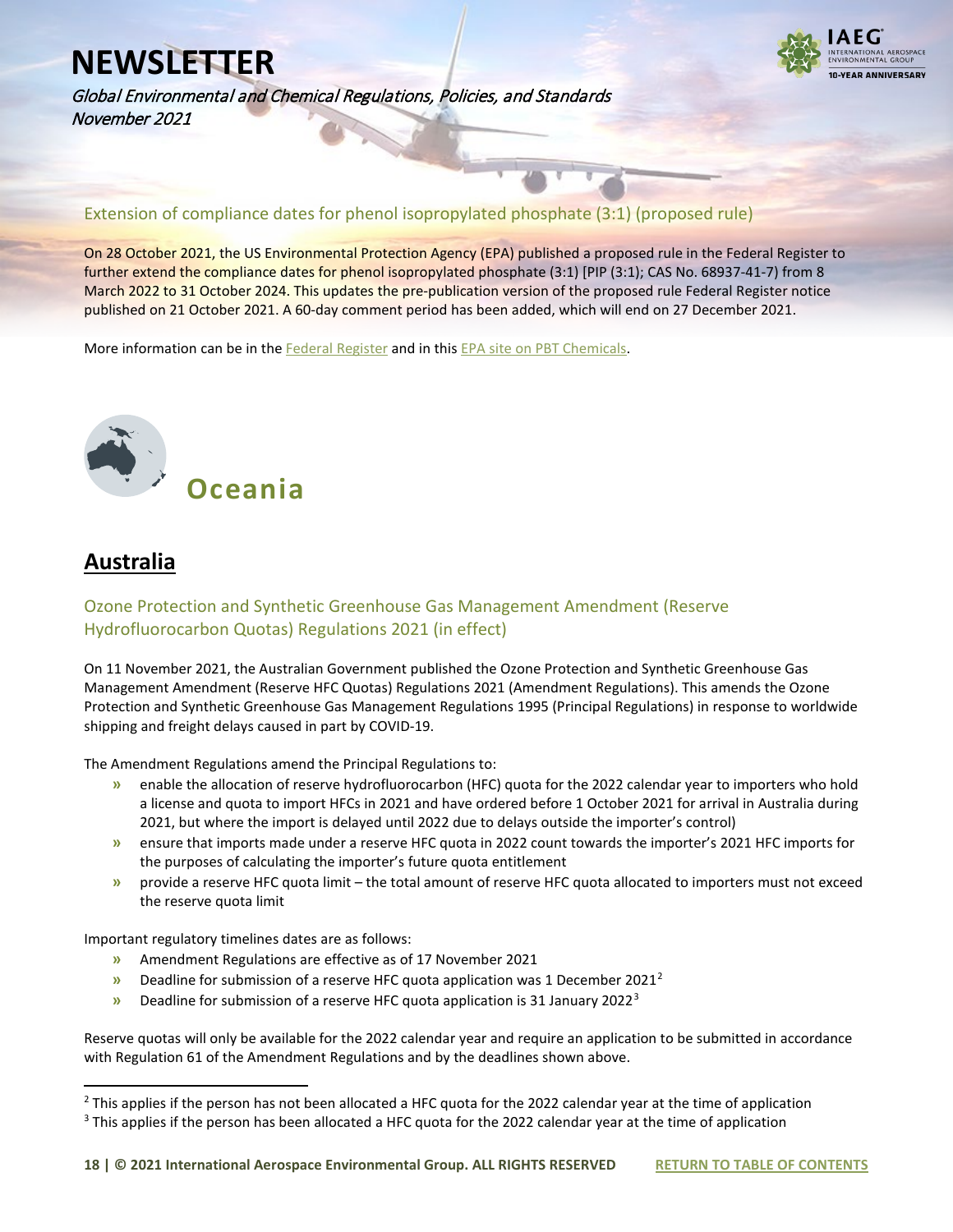

Global Environmental and Chemical Regulations, Policies, and Standards November 2021

The Amendment Regulations are made under Section 70 of the Ozone Protection and Synthetic Greenhouse Gas Management Act 1989 ("Act") and are made for the purposes of Sections 36G and 36C of the Act. According to Section 70 of the Act, the Governor-General may make regulations required or permitted by the Act, or necessary or convenient to be prescribed for carrying out or giving effect to the Act. Section 36G of the Act allows the Principal Regulations to provide reserve HFC quota, including the process for applying for reserve HFC quota, the allocation, variation, and cancellation of reserve HFC, and the reserve quota limit. Section 36C of the Act allows the regulations to provide for the allocation and size of HFC quota.

The Act aims to control the manufacture, import and export of ozone-depleting substances (including the phase down of HFCs) to protect the ozone layer and climate, and to implement Australia's obligations under the Montreal Protocol.

Penalties for non-compliance of the Amendment Regulations include fines and/or imprisonment.

More information can be found in th[e Amendment](https://www.legislation.gov.au/Details/F2021L01564/Explanatory%20Statement/Text) and th[e Explanatory Statement.](https://www.legislation.gov.au/Details/F2021L01564/Explanatory%20Statement/Text)

#### <span id="page-18-0"></span>Draft evaluations of chemicals (consultation)

The Australian Industrial Chemicals Introduction Scheme (AICIS) under the Department of Health opened a consultation on 24 draft evaluation statements for chemicals listed on the Australian Inventory of Industrial Chemicals. The majority of the substances are used in adhesives and sealants, or cleaning products. More information can be found in the list of draft [evaluations.](https://www.industrialchemicals.gov.au/consultations/draft-evaluations-have-your-say-closes-17-december-2021#draftevaluations)

Interested parties are invited to provide comments on the draft evaluations until the deadline of 17 December 2021.

More information can be found [here.](https://www.industrialchemicals.gov.au/consultations/draft-evaluations-have-your-say-closes-17-december-2021#draftevaluations)